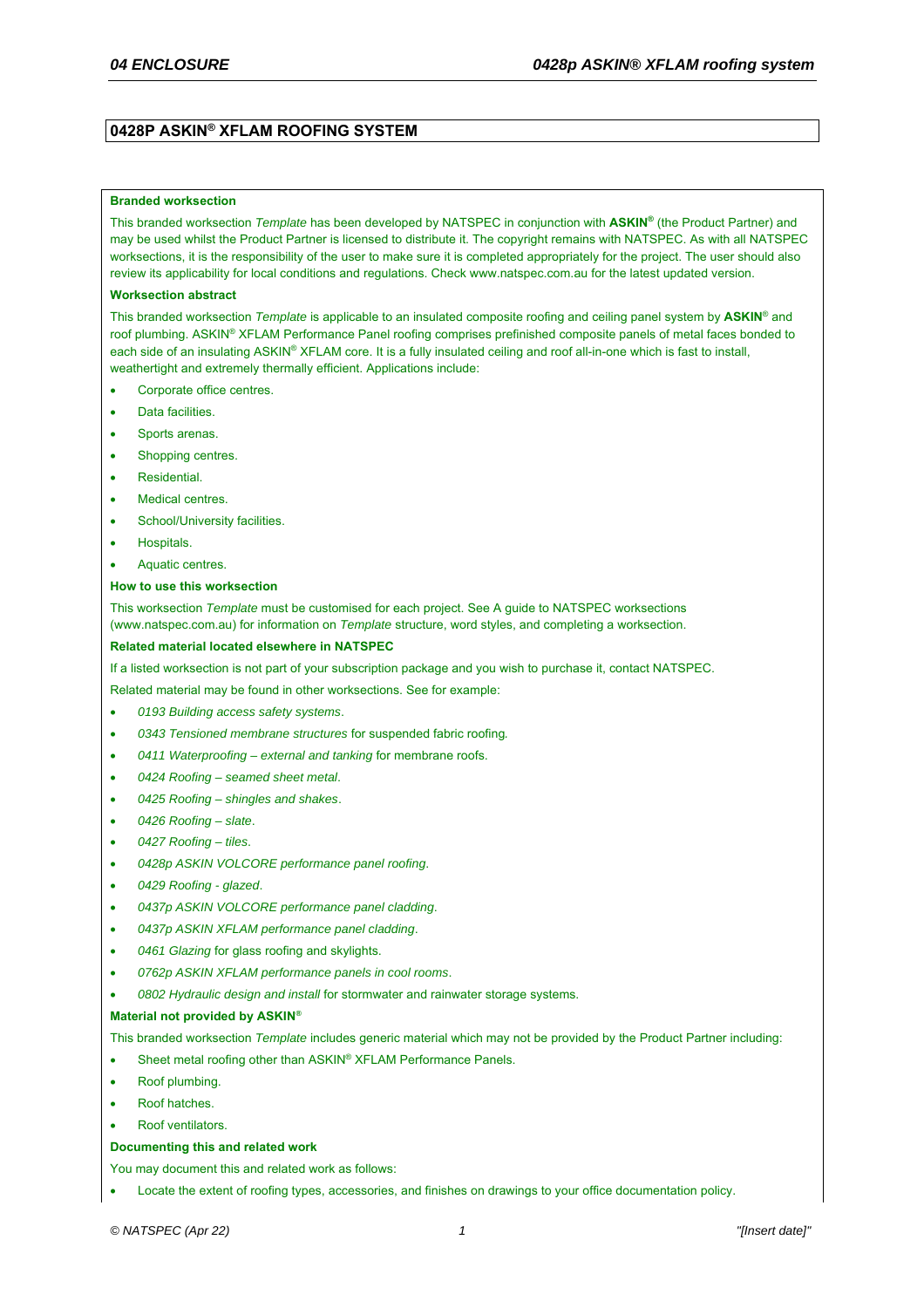- Roof plumbing: Show on the drawings the arrangement of the rainwater plumbing system, including the type and size of the main components (gutters, downpipes, sumps, rainheads, etc.) and the size and spacing of supports and fixings. In high wind areas, consider the degree of exposure of gutters and downpipes and the need to provide additional fixings.
- If documenting stormwater disposal, rainwater tank and related products, use *0802 Hydraulic design and install.*
- If documenting electric fan powered roof ventilators, document the necessary electrical connection in *0902 Electrical design and install.*
- Where insulation is required for internal downpipes, document in *0471 Thermal insulation and pliable membranes* or show on drawings.
- If required, state the minimum thermal resistance (R-Value) (m<sup>2</sup>.K/W). See NATSPEC TECHnote DES 031 for information on specifying R-Values.
- Check lead time for imported selections and consider adding a requirement, in **SUBMISSIONS**, for the builder to verify availability.
- In bushfire-prone areas, document bushfire protection requirements to AS 3959 and the NCC. See NATSPEC TECHnote DES 018 for information on bushfire protection.
- For guidelines on the design of roofs in snow areas, see AS/NZS 1170.3 and SA HB 106.
- For information on air moisture and condensation, see NATSPEC TECHnote DES 004.

The *Normal* style text of this worksection may refer to items as being documented elsewhere in the contract documentation. Make sure they are documented.

Search acumen.architecture.com.au, the Australian Institute of Architects' practice advisory subscription service, for notes on the following:

- Birds and buildings.
- Green roofs.
- Guarantees and warranties.
- Site planning and design for bushfire.

#### **Specifying ESD**

ASKIN XFLAM® Performance Panels have the following sustainable product attributes:

- Thermal and acoustic performance.
- Easy to seal slip joint facilitating efficient hermetically sealed construction to allow controlled air flow and heating and cooling of the internal environment.
- 100% recyclable and may incorporate a proportion of granulated offcuts. The steel skins are recovered and recycled into new steel.
- Measures to minimise condensation leading to greater equipment life and limiting risk of microbial growth.
- Prohibition on use of CFCs and HCFCs as blowing agents.
- Durable components, particularly for corrosion resistance.
- Provision to reduce transmitted noise and vibration.
- pH neutral matrix which is inert and resistant to water ingress.
- Production plants with extremely low carbon footprint, nil water use and minimal atmospheric or other emissions.
- During its lifetime, ASKIN XFLAM® insulating material will save many times more energy through reduction of heating and cooling requirements than the energy or resources required to manufacture it.

The following may be specified by retaining default text:

- Energy efficient roofing.
- Durable and low maintenance roofing.
- Skylights, roof windows.
- The following may be specified by including additional text:
- Rainwater tanks. See NATSPEC TECHnote DES 011 on rainwater harvesting.

Refer to NATSPEC TECHreport TR 01 on specifying ESD.

### **1 GENERAL**

**ASKIN®** is an Australian owned manufacturer and installer of facade systems, roofing systems and temperature-controlled facilities in Australasia. ASKIN® is a 100% fully owned company that embraces a customer first approach in delivering sustainable, lifetime value. With a network of 12 sites throughout Australia and New Zealand, ASKIN's vast experience has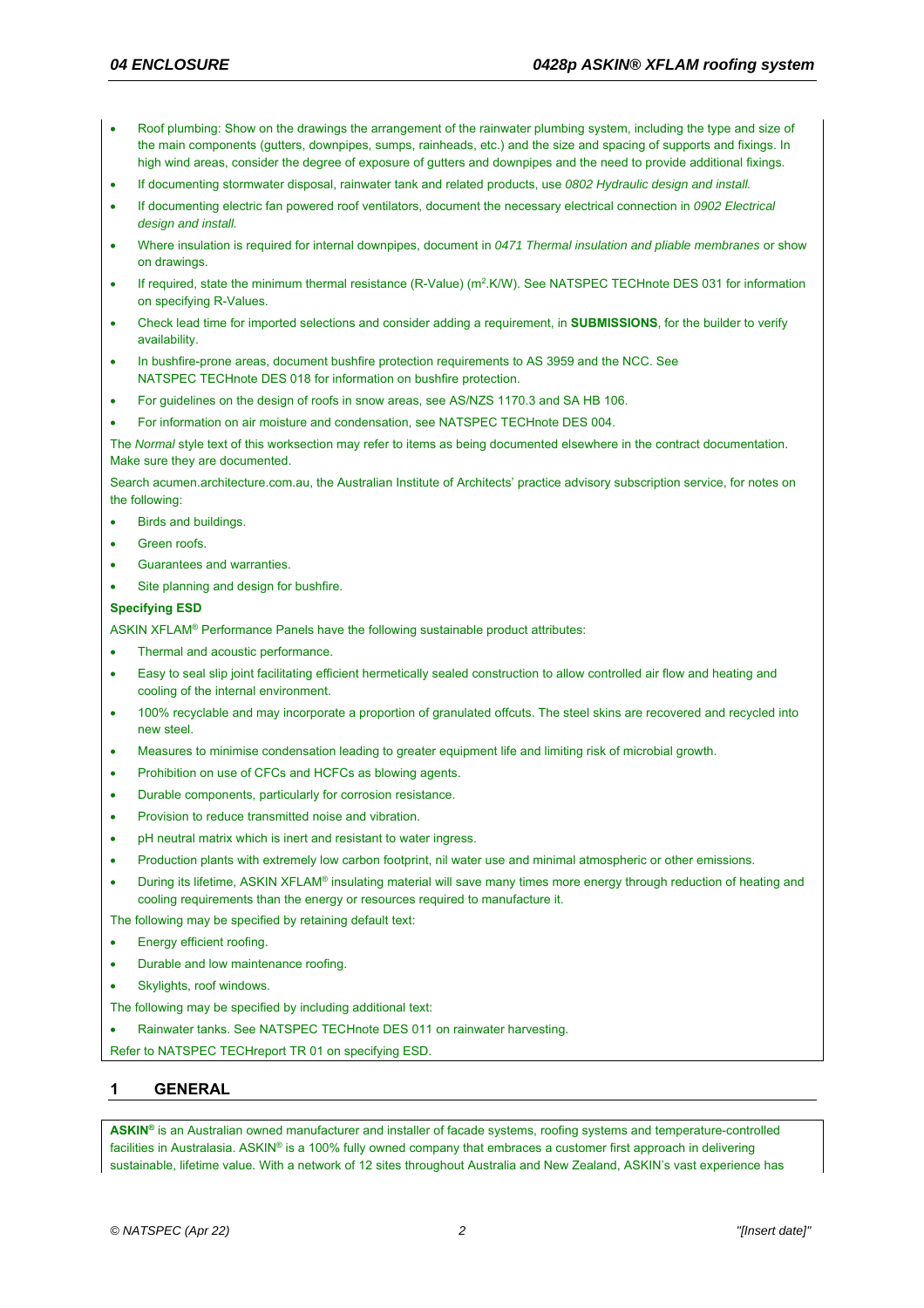been built upon a strong foundation dating back to 1964. ASKIN®'s culture of customer first, constant improvement, quality and safety assurance is supported with our technical expertise and ISO 9001 and ISO 14001 accreditation.

### **1.1 RESPONSIBILITIES**

### **General**

Requirement: Provide an ASKIN XFLAM® Performance Panel fully insulated roofing system and associated work, as documented.

*Documented* is defined in *0171 General requirements* as meaning contained in the contract documents.

The ASKIN® XFLAM Performance Panel roofing system is a fully insulated ceiling and roof all-in-one. It is fast to install, weathertight and exceeds the thermal requirements of BCA Section J. The prefinished internal ceiling and superior spanning capability reduces installation cost. With key supply partners, ASKIN® offer a range of skylights, trafficable access walkways and safety systems to complement our roofing systems.

It can be used in place of traditional built-up layered roofs and offers the following advantages:

- Reduced installation costs: Modular and prefinished requiring fewer purlins and no underlays, foils, mesh or additional insulation.
- Prefinished ceiling.
- Improved levels of air tightness: External continuous uniform end lap with an internal slip joint.
- Minimised risk of condensation or cold bridging.
- Reduced thickness suitable for residential applications.
- Hygienic and low maintenance finish suitable for food processing, food preparation and cool storage facilities.

The responsibility of the designer is to provide a roofing system and associated work which is as follows:

- Appropriate for the suspended ceiling type.
- Is designed in conformance with the ASKIN® standard roofing instructions.
- Resistant to impacts expected in use*.*
- Free of irregularities.

## **Ambient climatic conditions**

Design rainfall intensity (mm/h) to AS/NZS 3500.3: [complete/delete]

See AS/NZS 3500.3 Appendix D for selected place references or the Hydrometeorological Advisory Services of the Bureau of Meteorology (HAS) at www.bom.gov.au for rainfall data .

### **Corrosion resistance**

Material: To the manufacturer's recommendations for distance from marine influence.

Distance from marine influence: [complete/delete]

The distance from marine influence can be used as a guide to determine the finish and grade of steel required, however other factors may also need consideration. For information on determining corrosivity categories in relation to environmental influences, see AS 2312.1 Table 2.1, AS 4312 Table 2.1 and Table 4.1. Refer to **CORROSION RESISTANCE**, **Atmospheric corrosivity category** in *0171 General requirements*, for the project corrosivity categories to AS 4312. Refer also to BlueScope Technical bulletins BlueScope TB-01A and BlueScope TB-01B which discuss the selection of steel roofing and walling products, and the correlation of distance to marine influence to the corrosion categories defined in AS 4312.

### **Roof access**

Type: [complete/delete]

e.g. Normal roof maintenance, Access to plant rooms (if by restricted paths show on the drawings).

Trafficable for short term roof maintenance access. When installed to ASKIN's recommendations and the span is within the safe spanning capability of the panel, ASKIN Insulated panels are suitable for short term maintenance access loading of up to 1.4 kN concentrated load or 0.25 kPa distributed load to AS/NZS 1170.1.

## **1.2 COMPANY CONTACTS**

### **ASKIN® contacts**

Website: www.askin.net.au/contact

### **1.3 CROSS REFERENCES**

### **General**

Requirement: Conform to the following:

- *0171 General requirements*.

*0171 General requirements* contains umbrella requirements for all building and services worksections.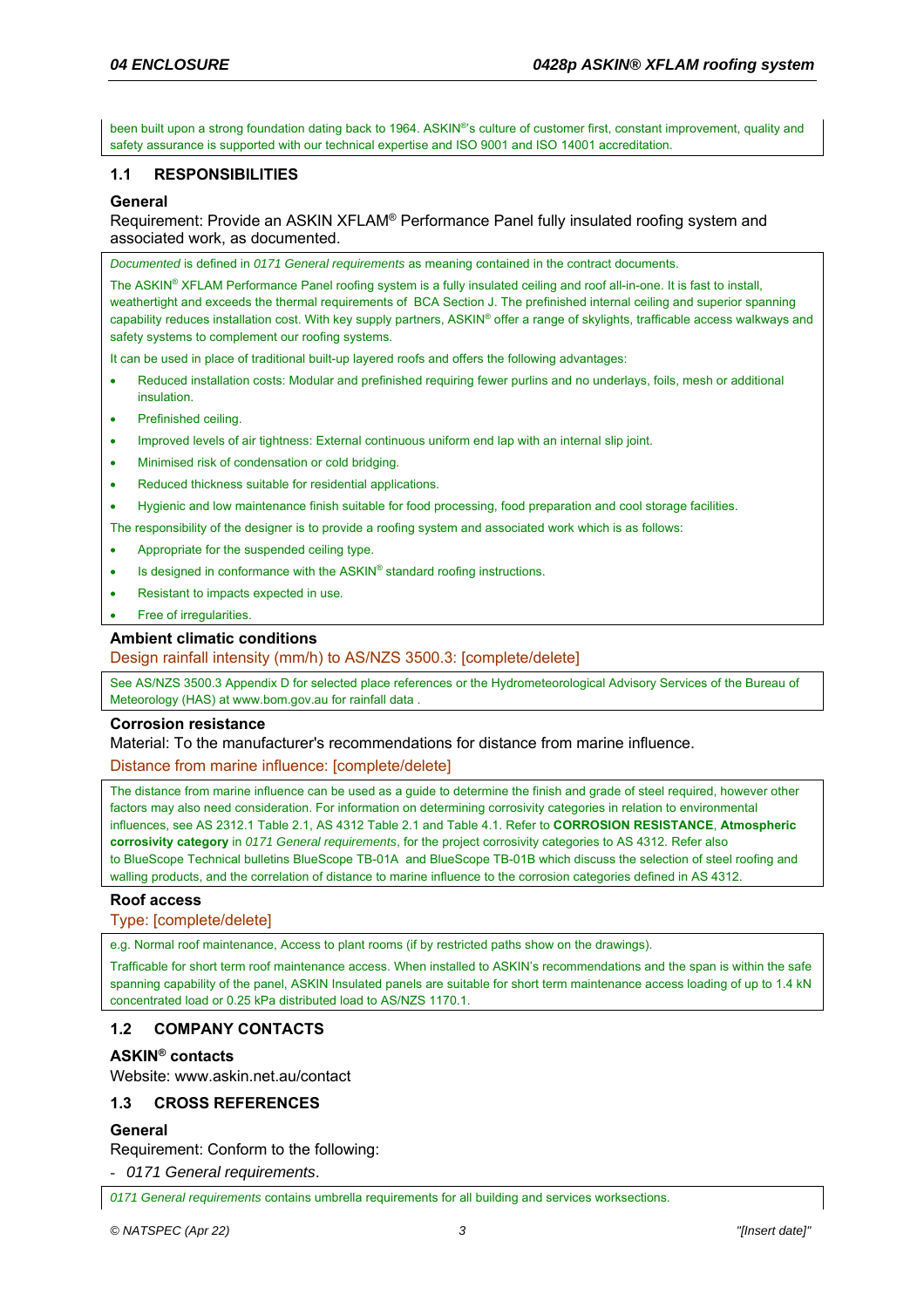List the worksections cross referenced by this worksection. *0171 General requirements* references the *018 Common requirements* subgroup of worksections. It is not necessary to repeat them here. However, you may also wish to direct the contractor to other worksections where there may be work that is closely associated with this work.

NATSPEC uses generic worksection titles, whether or not there are branded equivalents. If you use a branded worksection, change the cross reference here.

### **1.4 MANUFACTURER'S DOCUMENTS**

### **Technical manuals**

Website: For more technical information:

- General: www.askin.net.au
- Roofing: www.askin.net.au/downloads/

## **1.5 TOLERANCES**

## **Tolerances table**

| <b>Property</b>                                                             | Tolerance criteria; Permitted deviation (mm)                          |
|-----------------------------------------------------------------------------|-----------------------------------------------------------------------|
| Spacing of supporting members                                               | $\pm$ 5 mm on the nominated support member<br>spacing                 |
| Vertical or horizontal misalignment at the abutting<br>ends of sheets       | $\leq$ 2 mm                                                           |
| Tops of supporting members in plane parallel to<br>the nominated roof slope | $\leq$ 7 mm smooth deviation per metre length of<br>supporting member |

Supporting members: To AS 1562.1 clause 4.2.3.

## **1.6 SUBMISSIONS**

## **Fire performance**

Fire hazard properties: Submit evidence of conformity to PRODUCTS, **FIRE PERFORMANCE**, **Fire hazard properties**.

### **Operation and maintenance manuals**

On completion: Submit ASKIN*® Warranty and maintenance* for care and maintenance of ASKIN® XFLAM Performance Panels including frequency of inspection and recommended methods of access, cleaning, repair and replacement.

## **Products and materials**

Thermal insulation performance: Submit evidence of performance to AS/NZS 4859.1 and AS/NZS 4859.2.

Cyclonic load test to AS 4040. AS 4040 is a Normative document referenced in AS/NZS 1170.2.

Type tests: As appropriate for the project, submit evidence of conformance to the following:

- Metal roofing generally: Roof sheeting and fastenings to AS 1562.1 clause 5.4 for resistance to concentrated load and AS 1562.1 clause 5.5 for resistance to wind pressure.
- Metal roofing in cyclonic regions to AS/NZS 1170.2: Roof sheeting and fastenings to AS 1562.1 clause 5.6.
- Plastic sheet roofing: Roof sheeting and fastenings to AS 1562.3 Section 5 for resistance to wind forces and resistance to impact.

Type tests are carried out off-site. However, submission of evidence of a successful type test may be called up here for requirements specified in SELECTIONS or PRODUCTS, when there are no SELECTIONS.

The NCC cites AS/NZS 1170.2:2011.

### **Samples**

Approved samples are retained on site and define the acceptable limits of colour and texture variation. If particular or additional samples are required, e.g. samples for testing, list them here.

Requirement: Submit samples, photos or standard installation details of the following:

- Sheet metal finishes.
- Custom profiled flashings and cappings.
- Trims and accessories with colour finish.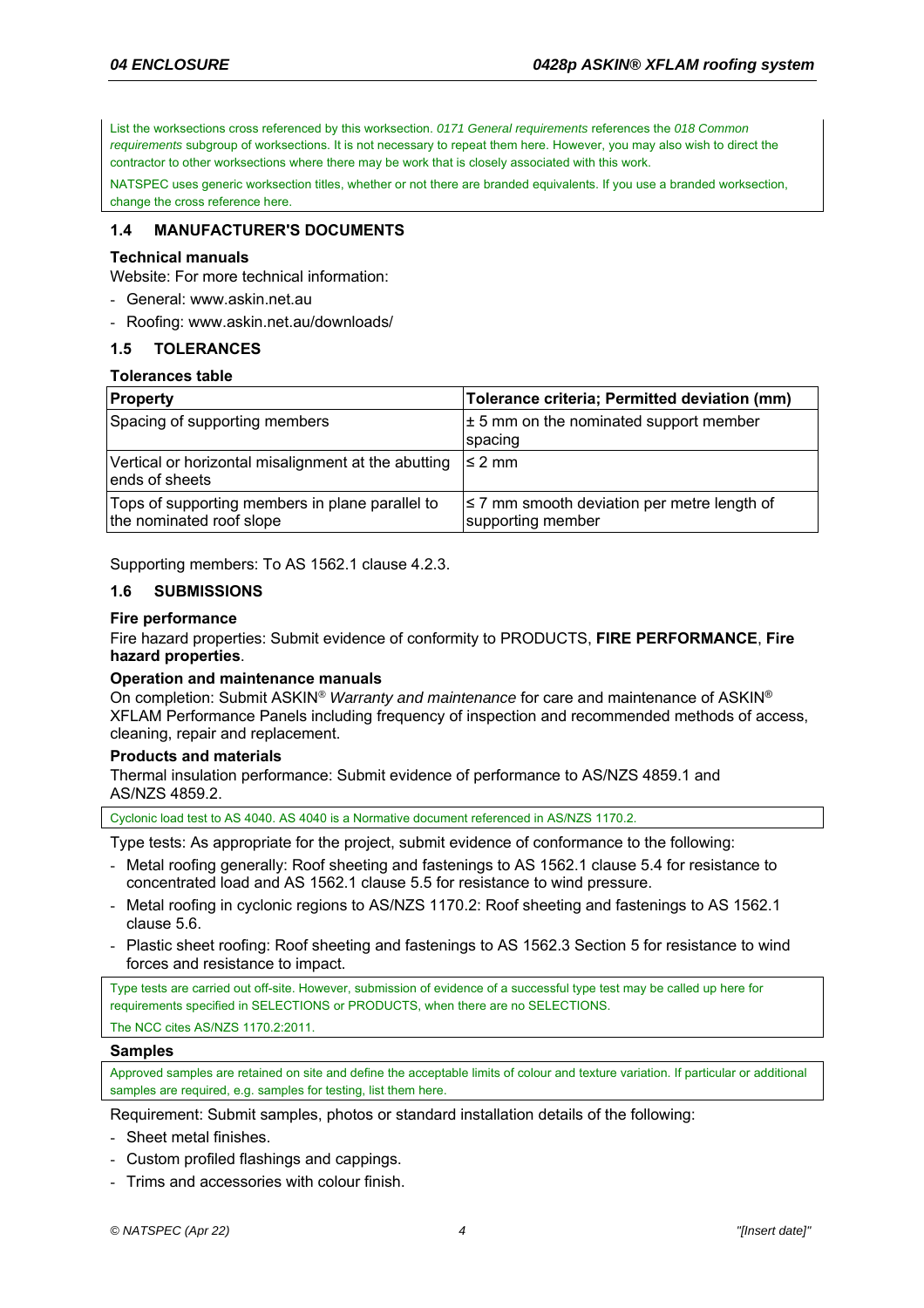# - Sealants.

#### **Shop drawings**

Shop drawings are necessary if some or all of the system is to be designed by the contractor or a specialist subcontractor to meet performance criteria specified. If this is not the case, delete **Shop drawings.**

General: Submit shop drawings, or standard details and panel installation layouts to a scale that best describes the detail, showing the following:

#### - [complete/delete]

e.g. Methods of fixing, required end and side laps, sound insulation, suppression of impact noise, provisions for thermal movement, birdproofing, flashing, ridge cappings, roof water disposal, thermal insulation, vapour barrier, control joint treatment, isolation of incompatible metals, access for maintenance, provision for traffic.

### **Subcontractors**

General: Submit names and details of proposed ASKIN® approved installers.

Contact ASKIN® for details of ASKIN® approved installers appropriate to construction in your area.

#### **Tests**

Detail the tests required in PRODUCTS or EXECUTION, as appropriate, and list the submissions required here.

Site tests: Submit results as follows:

- Internal downpipe hydrostatic testing: [complete/delete]

#### **Warranties**

General: Submit the warranties to **COMPLETION**, **Warranties**.

Describe the requirements of warranties in PRODUCTS or EXECUTION, as appropriate, and list the submissions required here.

## **1.7 INSPECTION**

### **Notice**

Inspection: Give notice so that inspection may be made of the following:

- Roof supports before covering up or concealing.
- Glazing products before they are installed.
- The parts of the roofing, sarking, vapour barrier, insulation and roof plumbing installation before covering up or concealing.

Amend to suit the project, adding critical stage inspections required.

**Hold points**, if required, should be inserted here.

## **2 PRODUCTS**

## **2.1 GENERAL**

### **Product substitution**

Other products: Conform to **SUBSTITUTIONS** in *0171 General requirements*.

**SUBSTITUTIONS** in *0171 General requirements* sets out the submissions required if the contractor proposes alternative products. Refer also to NATSPEC TECHnote GEN 006 for more information on proprietary specification.

### **Storage and handling**

Requirement: Store and handle materials to the manufacturer's recommendations and the following:

- Protect materials including edges and surfaces from damage.
- Keep dry and unexposed to weather.
- Do not drag sheets or panels across each other or over other materials.
- Store off the ground, in sealed unopened packaging on a slightly sloped surface to prevent ponding on panel faces.

Storage area conditions: Allocate a safe and trade free area.

### **Product identification**

General: Marked to show the following:

- Manufacturer's identification.
- Product brand name.
- Product type.

*© NATSPEC (Apr 22) 5 "[Insert date]"*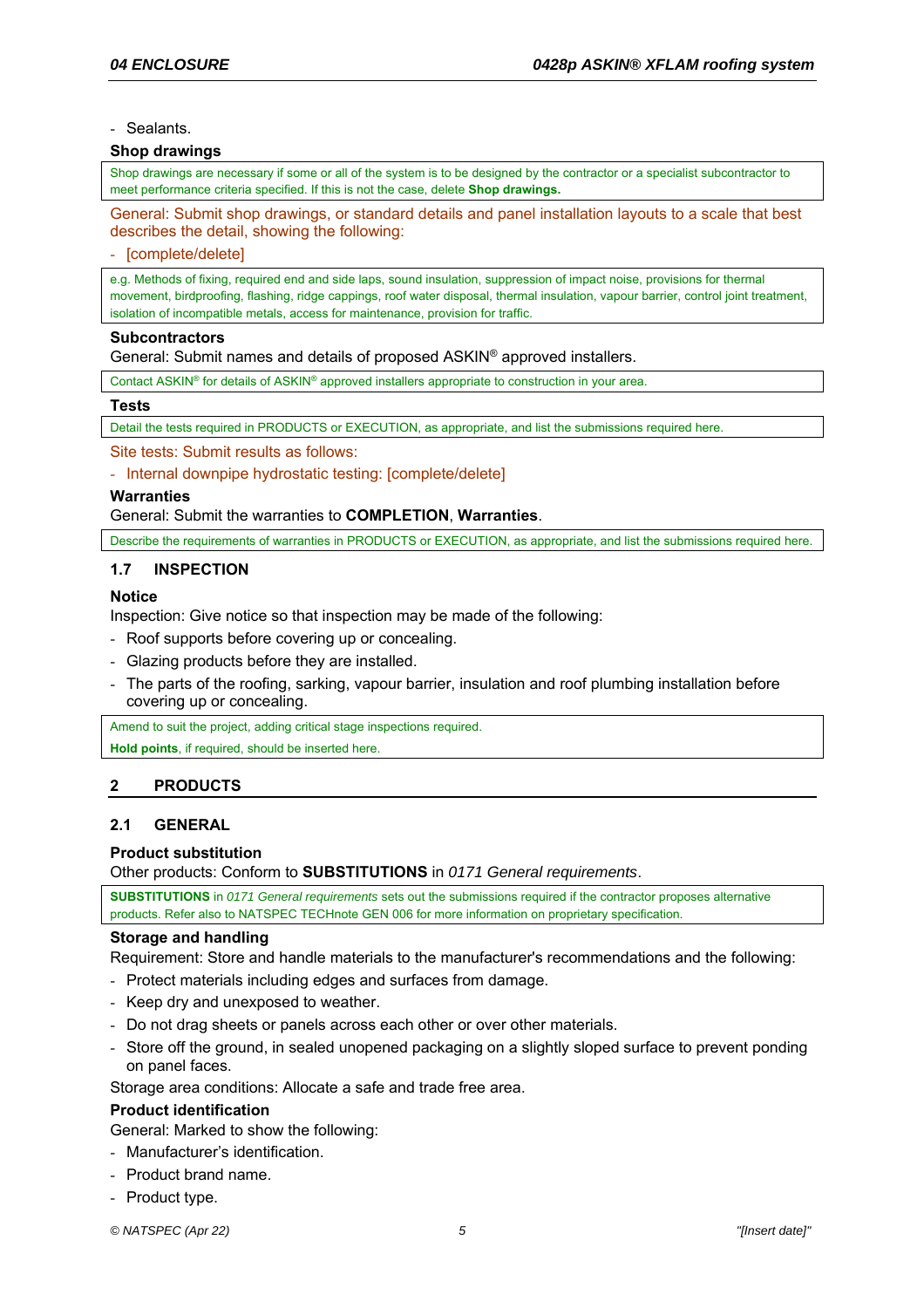- Quantity.
- Product reference code and batch number.
- Date of manufacture.

Edit the list to suit the project or delete if not required.

## **2.2 FIRE PERFORMANCE**

### **Combustibility**

Roofing: Tested to AS 1530.1.

### **Fire hazard properties**

See NATSPEC TECHnote DES 003 for more information on the fire hazard properties of insulation materials and NATSPEC TECHnote DES 020 on fire behaviour of building materials and assemblies. See also BCA Spec C1.10 Table 4.

ASKIN® can provide Branz, FM and CSIRO tests reports on request.

The FM Approvals certification mark is intended to verify that the products described meet FM Approvals' stated conditions of performance, safety and quality useful to the ends of property conservation. Visit www.fmglobal.com for further information.

Group number: To BCA Spec C1.10 and AS 5637.1.

ASKIN® XFLAM Performance Panel is a Group 1 Material conforming to BCA Spec C1.10.

Group number: Refer to BCA Spec C1.10 Table 3 which has *group number* requirements for wall and ceiling linings. Materials used as a finish, surface, lining, or attachment to a wall or ceiling must be a Group 1, 2 or 3 material used in conformance with BCA Spec C1.10 Table 3.

Non-sprinklered buildings: Wall and ceiling linings must either have an *average specific extinction area* less than 250 m<sup>2</sup>/kg or a *smoke growth rate index* not more than 100 as determined by AS 5637.1.

Refer to NATSPEC TECHnote DES 020 for information on fire hazard properties.

Fire-resistance level: Test to AS 1530.4.

Refer to NATSPEC TECHnote DES 020 for information on fire-resistance levels.

Insulation materials: Tested to AS/NZS 1530.3. Fire hazard indices as follows:

- Spread-of-Flame Index: ≤ 0.

### Spread-of-Flame Index:

- ASKIN® AZ150/AM100: 0.
- ASKIN® Z275: 0.
- ASKIN® PVDF: 0.

- Smoke-Developed Index: ≤ 3.

Smoke-Developed Index:

- ASKIN® AZ150/AM100: 3.
- ASKIN® Z275: 3.
- ASKIN® PVDF: 3.

## **2.3 ASKIN® XFLAM ROOFING SYSTEM**

### **General**

Description: Proprietary panel roofing system comprising manufactured, prefinished structural composite panels with metal faces bonded to each side of an insulating, ASKIN® XFLAM core.

### **Standards**

Design, installation and materials: To AS 1562.1.

### **Insulation blowing agents**

Restricted agents: Conform to PRODUCTS AND MATERIALS, **GENERAL**, **Prohibited materials** in *0171 General requirements*.

## **ASKIN® XFLAM Panel insulation core**

Material: Syntactic foam sheet with Factory Mutual certification to FM 4471, FM 4880 and FM 4881 and FM 4882.

ASKIN® XFLAM is a market leading, insurer endorsed, innovative product. It is a syntactic foam with excellent mechanical properties, superior insulation values, low toxicity and is completely recyclable. ASKIN® XFLAM achieves a high insulation rating to easily achieve BCA Section J compliance (R-Values of 1.5 to 8.10 m²K/W). The high insulation value reduces the energy costs required for maintaining a comfortable and efficient environment within the building. ASKIN® XFLAM Performance Panels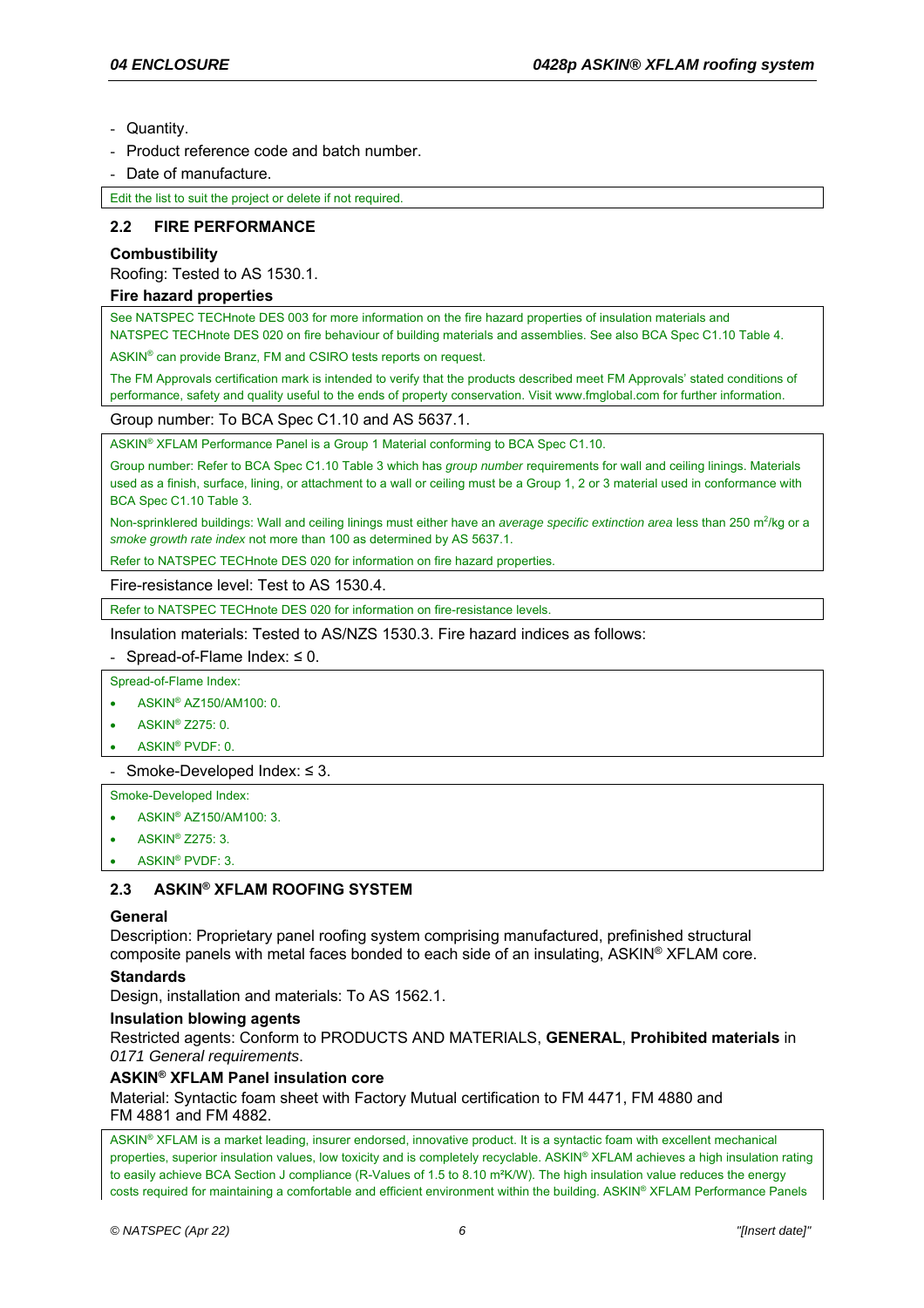achieve FM accreditation in all four relevant certifications for Insulated Panel Systems – FM 4471, FM 4880 , FM 4881 and FM 4882. These Approvals cover full scale fire, severe hail, and hurricane conditions.

Application: Recommended for general commercial construction, specifically coolstores, supermarkets, municipal facilities, schools hospitals, food and drug manufacture, storage, distribution and cold chain.

#### **Internal and external skins**

Document requirements in the **ASKIN® XFLAM roofing system schedule**. If there is only one type, delete alternatives. Other options are available. Contact your local ASKIN sales representative to discuss your project requirements.

Skin material and thickness: As documented.

The standard external skin material is 0.5 mm AM100 colour coated steel. The standard internal skin is 0.4 mm Z275 color coated steel. AS150, PVDF or ASKIN® 200 Plus are available for alternate performance. All Colorbond® colours or Printech® (PVDF) steel are available. The available skin thicknesses are 0.4, 0.5 or 0.6 mm depending on requirements for structural performance and fire resistance. Other options are available. Contact your local ASKIN sales representative to discuss your project requirements.

Factory pre-coating: Polyester to a dry film thickness of 25 microns.

Colorbond® Surfmist® is standard. All Colorbond® or Printech® (PVDF) colours are available. Other options are available. Contact your local ASKIN sales representative to discuss your project requirements.

Internal skins for highly corrosive conditions (AQUATIC): ASKIN 200® Plus.

The integrated plastisol 200 mm coating is durable, abrasion-resistant and provides outstanding colour retention and corrosion resistance for the lifetime of the building. Other options are available. Contact your local ASKIN sales representative to discuss your project requirements.

Profile: Internal and external panel profiles as documented:

Standard internal liner profile is flat. Other profiles are available on request. Various secondary profiling available on request e.g. Silkline ribs mesa, essentially a flat panel with a skin impression as opposed to a deep profile, like Metric.

#### **Dimensions**

ASKIN® XFLAM Performance Panels are available in lengths up to 25 m. Other options are available. Contact your local ASKIN sales representative to discuss your project requirements.

Panel thickness: As documented.

Document thickness in the **ASKIN® XFLAM roofing system schedule**. ASKIN® XFLAM Performance Panels are available in thicknesses from 50 to 250 mm in 25 mm increments. Thickness is dictated by insulation, structural capacity and fire performance required. Contact ASKIN® to discuss your project requirements. Other options are available. Contact your local ASKIN sales representative to discuss your project requirements.

Panel width:

- Unideck module width: 1200 mm.
- Metric module width: 1000 mm.
- Flat module: 1200 mm.

### **Corrosion protection**

Ferrous metals: Aluminium, stainless steel or protected from corrosion by hot-dip galvanizing, metallic coating, powder coating or anodizing.

Fastenings: Stainless steel, non-ferrous only or galvanized minimum Class 4 fastenings only.

### **Fasteners**

Rivets: ASKIN® approved expanding solid end type 4.8 mm diameter.

Lapp screws: 16 x 22 wafer head SD 10 C3 screws.

Fixing screws: 14 gauge self drilling Class 4 or 5 tek screw with bonded washer secured through purlin.

Finish: Prefinish exposed fasteners with an oven baked polymer coating to match the roofing material.

### **Profiled fillers**

Type: Purpose-made closed cell polyethylene foam profiled to match the roofing profile.

Location: Profiled fillers under flashings to the following:

- Ridges.
- Eaves.
- Lapped joints in roof sheeting.
- Step-joint in roof system.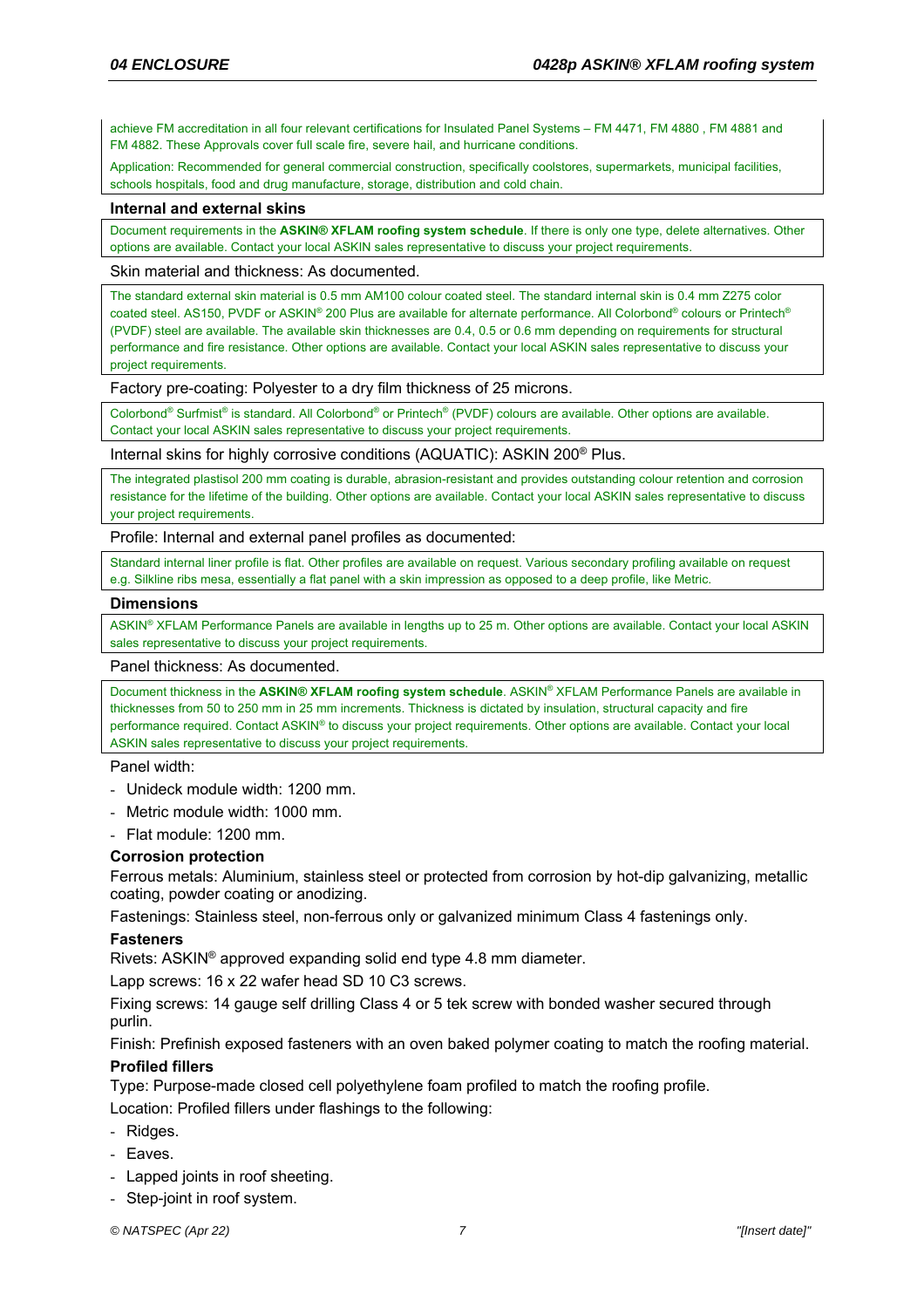#### - Gutter flashings.

Add locations as required.

#### **Sealants**

Materials: One-component compounds with a neutral curing mechanism, vulcanising at room temperature. Provide sealants that:

- Do not foster microbial growth.

The requirement that sealants not foster microbial growth is consistent with AS/NZS 3666.1. Sealants that support mould growth (e.g. some grades of silicone) and are unsuitable for use in food preparation areas, laboratories, heath facilities and the like.

- Maintain their sealing performance for the life of the partition.
- Bond to the surface of application without primers.
- Are resistant to oils, food acids and water after curing.
- Are non-toxic.
- After curing retain their elastomeric properties over the range of room operating temperatures.
- Are suitable for application by gun or hand tools.
- Are ASKIN<sup>®</sup> approved for the application.

## **2.4 ROOF PLUMBING**

#### **General**

See SA HB 39 Section 5 for the manufacture and fitting of internal and external metal gutters, downpipes, sumps and rainheads, AS/NZS 3500.3 Section 3 for method of sizing gutters and downpipes, and AS/NZS 3500.3 clause 4.9 for support systems of roof drainage systems. Show particular requirements, if any, on the drawings.

See NATSPEC TECHnote DES 011 for more information on rainwater harvesting.

Description: Flashings, cappings, gutters, rainheads, outlets, downpipes and accessories necessary to complete the roofing system.

Flashing and capping: Notched to match profile of roof sheeting.

Matching fascia/barge capping: If the selected eaves gutter is a proprietary high front pattern forming part of a combined system of gutter, fascia and barge, provide matching proprietary fascias and barge cappings to roof verges and edges.

Delete if not required.

#### **Standards**

Roof drainage: To AS/NZS 3500.3.

The NCC cites AS/NZS 3500.3:2018.

Metal rainwater goods: To AS/NZS 2179.1.

Minimum coating class, thickness and grade for commonly used materials are given in AS/NZS 2179.1 (for gutters, downpipes, rainheads) and AS/NZS 2904 (for flashings). See AS 1397 Appendix D for information and guidance on the selection of steel grades and coating classes.

#### Flashings and cappings: To AS/NZS 2904.

See SA HB 39 Section 8 for recommended practice for metal flashings and cappings.

Flashing materials include metallic-coated steel, soft zinc, lead, copper, aluminium annealed sheet, bitumen (or polyethylene) coated aluminium, stainless steel, PVC, butyl rubber and neoprene rubber. Lead is not compatible with aluminium or aluminium/zinc coated steel. For malleable flashings, consider soft zinc or plastic sheet. Document proprietary profiles as proprietary items and special profiles on drawings. If sizes are not shown on the drawings document here.

### **2.5 SKYLIGHTS**

### **General**

Standard: To AS 4285.

### **Description**

Product: ENERGY EFFICIENT FACTORY ASSEMBLED SKYLIGHT (EEFAS).

The translucent sheeting to be Ampelite Energy Efficient Factory Assembled Skylight (EEFAS) as manufactured by Ampelite Australia Pty. Ltd. to AS 4256.1, AS 4256.3 and AS 4256.5 and AS 4040.0.

The EEFAS panel to conform to the Askin profile and thickness. The Weblgas GC external skin shall be Cool-lite White. The Lexan Thermoclear internal ceiling shall be clear.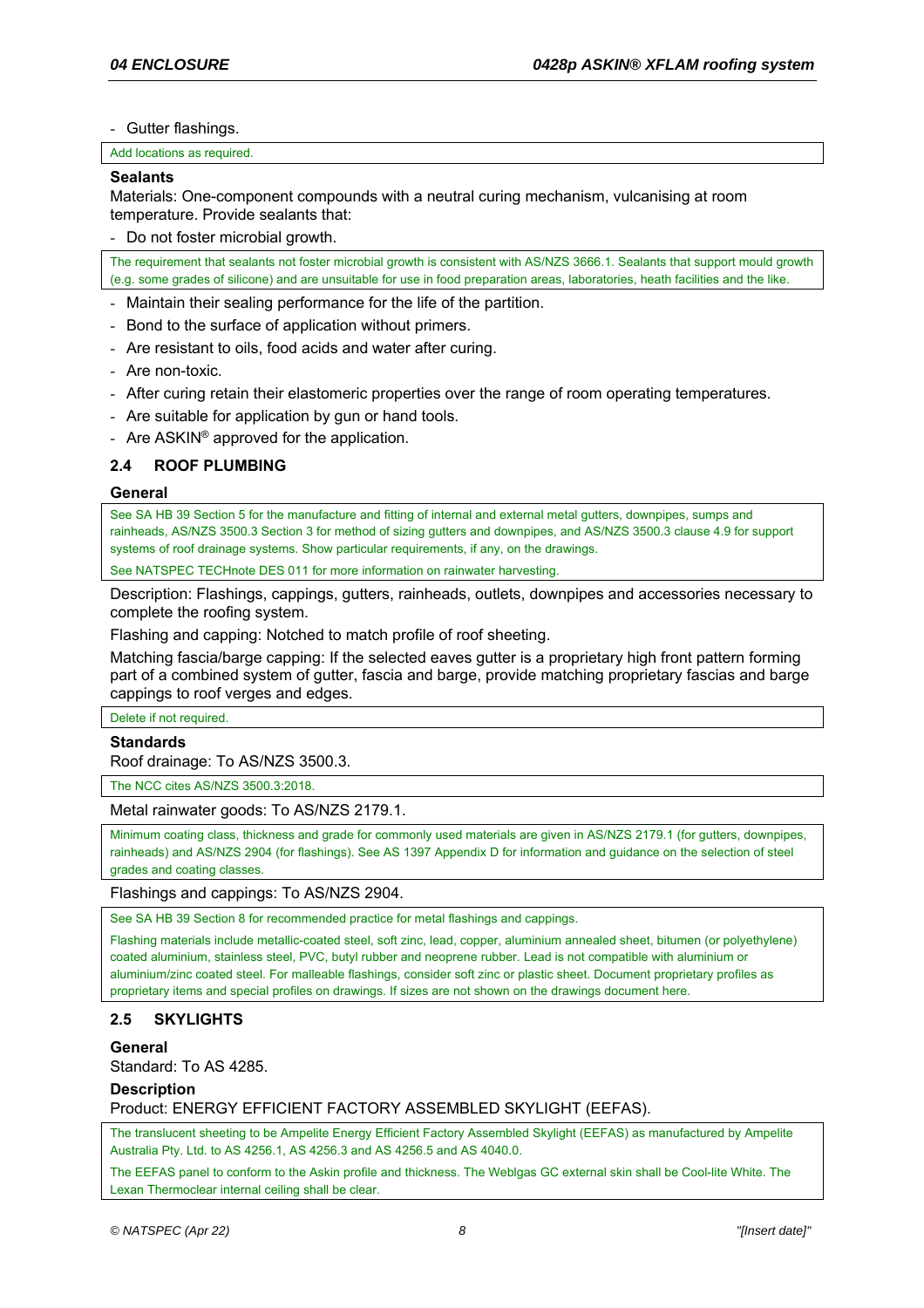# **2.6 ROOF HATCHES**

### **General**

Description: A proprietary roof hatch system including framing, fixing, trim, accessories and flashings.

## **2.7 ROOF WINDOWS**

### **General**

Standard: To AS 4285.

Description: A proprietary window system designed for non-vertical installation in roofs pitched between 15° and 85°, consisting of the following:

- Timber frame and sash, shop clear primed or prefinished.
- External anodised aluminium protective profiles.
- Sealed double glazing.
- Horizontally pivoted sash, 180° reversible, on patent friction hinges.
- Opening and locking by patent control bar.
- Ventilation flap.

## **2.8 ROOF VENTILATORS**

### **General**

Document any particular requirements, material, type (e.g. static, wind driven, electric fan powered), size, etc. if not shown on the drawings. For roof mounted heat exhaust vents, see AS 2427. For design of smoke/heat venting systems, see AS 2665.

Description: A proprietary roof ventilator system including framing, fixing, trim, accessories and flashings.

## **2.9 ROOF ACCESS**

### **Walkways**

Product: Roofsafe Industrial Safety Proprietary Roof walkway system.

See www.rissafety.com/systems/

## **3 EXECUTION**

### **3.1 INSTALLATION**

### **Protection**

General: Keep the roofing and rainwater system free of debris and loose material during construction. Protection: Protect surfaces and finishes, including the retention of protective coatings during installation.

### **Thermal movement**

Requirement: Allow for thermal movement in the roof installation and the structure, including movement in joints and fastenings.

### **Metal separation**

Make sure of compatibility or detail separation.

See AS 1562.1 Appendix C Table C3 for guidance on the compatibility of metals. See also SA HB 39 Section 2 on material selection. It is primarily a design responsibility that incompatible metals are not documented or shown to be in contact. Preferably show the separation method on the drawings.

Corrosion can result from water run-off between incompatible surfaces. See AS 1562.1 clause 3.4.3 and AS 1562.1 Appendix C Table C4. There are two conditions to be avoided:

- Run-off from copper and copper alloys onto aluminium, zinc, galvanized, or aluminium/zinc-coated surfaces.
- Run-off from inert catchment surfaces such as glazed terracotta, prepainted steel, aluminium and aluminium/zinc onto galvanized surfaces.

In marine or high humidity environments, separate green hardwood from aluminium and coated steel.

Typical methods for metal separation include:

- Applying an anti-corrosion, low moisture transmission coating such as zinc or barium chromate primer or aluminium pigmented bituminous paint to contact surfaces.
- Inserting a separation layer such as polyethylene film, adhesive tape or bituminous felt.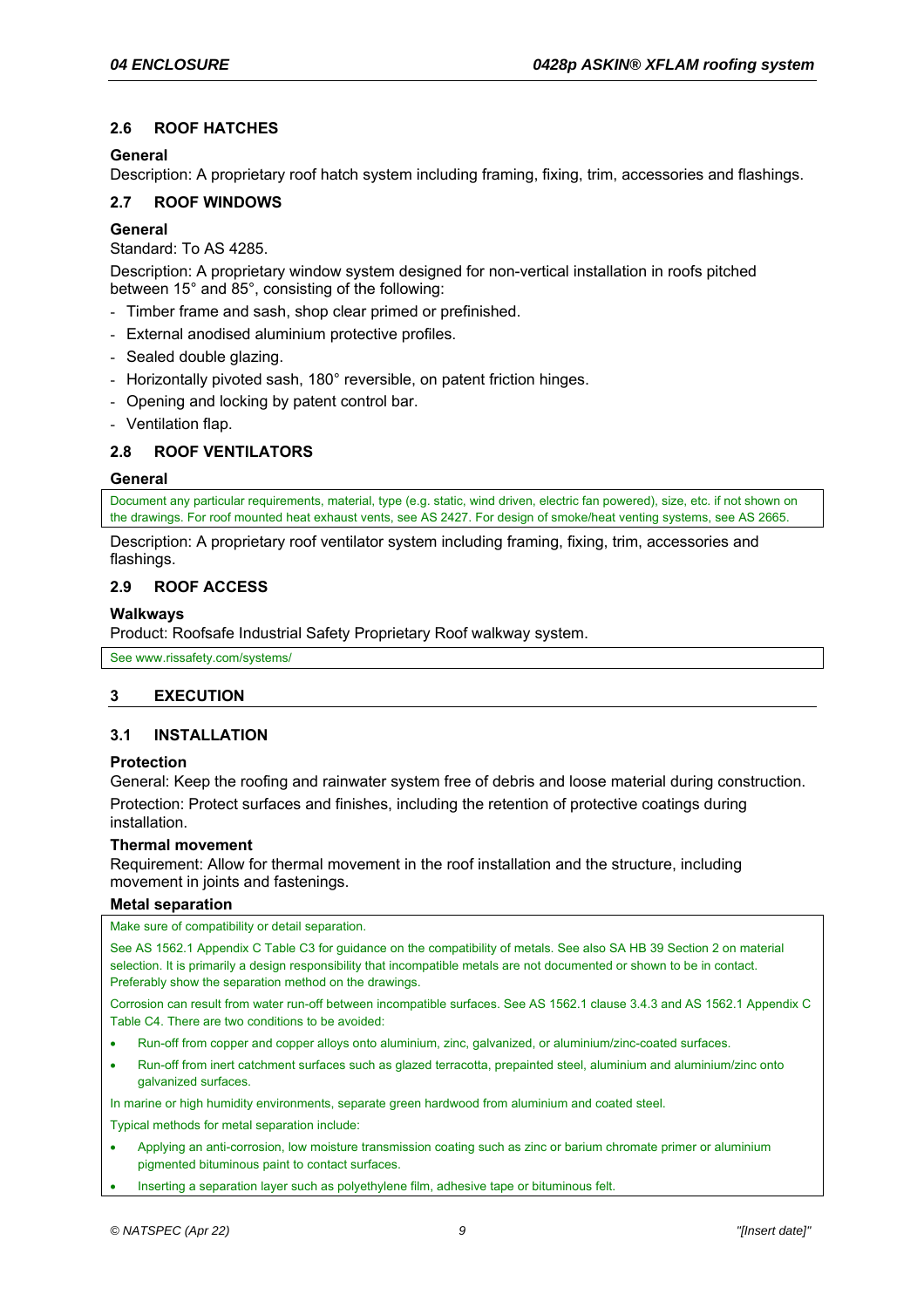Requirement: Prevent direct contact between incompatible metals, and between green hardwood or chemically treated timber and aluminium or coated steel, by one of the following methods:

- Applying an anti-corrosion, low moisture transmission coating to contact surfaces.
- Inserting a separation layer.

## **3.2 ASKIN XFLAM ROOFING SYSTEM**

### **General**

Requirement: To ASKIN®'s recommendations and RS-XMR standard detail drawing, including framing, fixing, trim, accessories and flashings.

Installation: Install panels as follows:

- Minimum falls: To manufacturer's recommendations.
- Plumb, level, straight and true within acceptable building tolerances.
- Fixed or anchored to the building structure in conformity with the wind action loading recommendations.
- Isolated from any building loads, including loads caused by structural deflection or shortening.
- Allowing for thermal movement.

Allowance for expansion and contraction of components needs to be provided. Temperature change due to climatic conditions must not cause harmful buckling, opening of joints, undue stress on fastening and anchors, noise of any kind or other defects. For project specific performance requirements regarding NCC criteria, Factory Mutual Approval requirements, please contact the ASKIN Technical Services for further information.

Site cut panels:

- Provide accurate, true lines with no distortion.
- Cut with a suitable metal cutting circular type saw and treat exposed edges with a proprietary edge protection lacquer.
- Cut openings to the minimum size necessary.

Penetrations larger than 300 x 250 mm: Provide additional structural support.

Swarf: Remove swarf and any foreign matter immediately from the external surface of panels.

Horizontal flashing and capping surfaces:

- Minimum slope: 1:15.
- Staining: Slope away from visible vertical facade areas to prevent staining.

Defective components: Do not install component parts which are defective, including warped, bowed, dented, abraded or broken members.

Damaged parts: Remove and replace damaged members during installation.

### **Joints**

Panel to panel end joints: Eliminate unless roof lengths exceed maximum manufactured panel lengths. In these instances, join panels using the manufacturer's recommended details.

Control joints: To coincide with structural movement joints and as documented.

### **Subcontractors**

General: Use panel manufacturer approved installers for installation and commissioning.

### **Accessories and trim**

Requirement: Provide accessories and trim necessary to complete the installation, or as documented.

### **Ridges and eaves**

Sheet ends: Treat as follows:

- Project panel ends with a 75 mm cut back at the eaves.
- Close off ridges with purpose-made ridge fillers of closed cell polyethylene foam.

Refer to manufacturer's standard construction details.

### **Ridge and barge**

Capping: Finish off along ridge and verge lines with purpose-made ridge capping or barge rolls. **End laps** 

General: If end laps are unavoidable, and the sheet profile is not suitable for interlocking or contact end laps, construct a stepped type lap.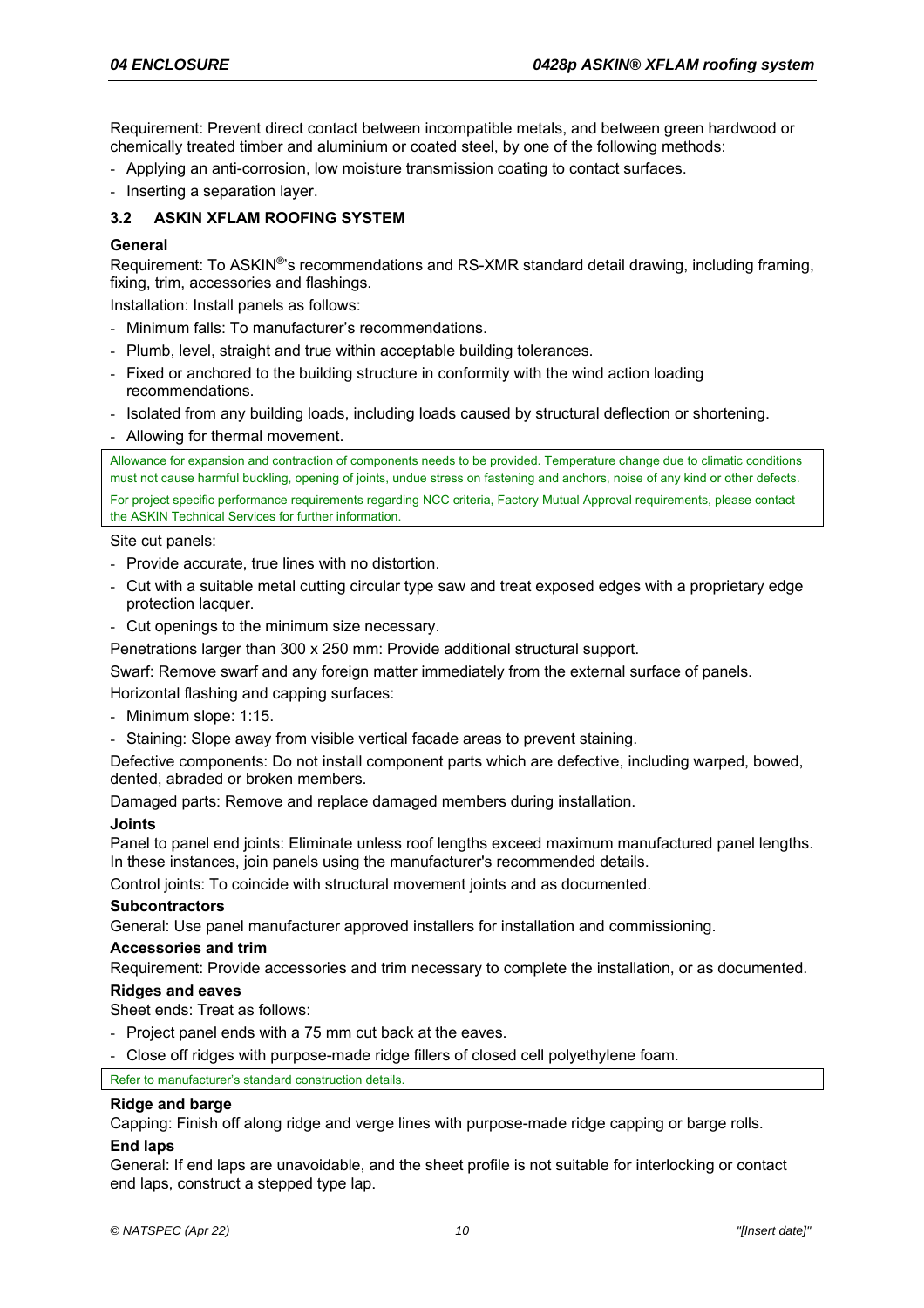# Length of lap (mm): [complete/delete]

## **Profiled fillers**

Sealing: Seal the top, bottom and sides of each profile filler with a single line of non-setting gun-grade sealant.

Fixing: Provide a tight fit, without gaps.

## **Fasteners**

Requirement: To manufacturer's recommendations.

## **3.3 ROOF PLUMBING**

### **Jointing sheet metal rainwater goods**

See AS/NZS 3500.3 clause 2.7 for information on joint materials and products.

Butt joints: Make joints over a backing strip of the same material.

Soldered joints: Do not solder aluminium or aluminium/zinc-coated steel.

Sealing: Seal fasteners and mechanically fastened joints. Fill the holes of blind rivets with silicone sealant.

Jointing system: [complete/delete]

e.g. Blind rivet and seal as follows:

- Prepainted stainless: Stainless steel blind rivets with stainless steel mandrels.
- Prepainted or zinc-aluminium alloy coated steel: Aluminium blind rivets.

### **Flashings**

Installation: Flash roof junctions, upstands, abutments and projections through the roof. Preform to required shapes if possible. Notch, scribe, flute or dress down as necessary to follow the profile of adjacent surfaces. Mitre angles and lap joints 150 mm in running lengths. Provide matching expansion joints at 6 m maximum intervals.

6 m corresponds to the manufacturing length, but movement at these joints would be less than 1 mm so they perhaps do not all need to be fully-fledged expansion joints.

Upstands: Flash projections above or through the roof with two part flashings, consisting of a base flashing and a cover flashing, with at least 100 mm vertical overlap. Provide for independent movement between the roof and the projection.

Large penetrations: Extend the top flashing over the roofing ribs to the ridge to prevent ponding behind the penetrating element.

This situation often occurs with mechanical plant. Consider documenting it on the drawings.

Wall abutments: Provide overflashings where roofs abut walls, stepped to the roof slope in masonry and planked cladding, otherwise raking and as follows:

- In masonry: Build into the full width of the outer leaf. Turn up within cavity, sloping inward across the cavity and fixed to or built in to the inner leaf at least 75 mm above.
- In concrete: Turn 25 mm into joints or grooves, wedge at 200 mm centres with compatible material and point up.

Fixing to masonry or concrete: Step in courses to the roof slope. Interleave with damp proof course, if any.

Fixing to pipes: Solder, or seal with neutral cured silicone rubber and either of the following:

- Secure with a clamping ring.
- Provide a proprietary flexible clamping shoe with attached metal surround flashing.

### **Gutters**

See SA HB 39 Section 5 for recommended practice for metal rainwater drainage. See AS/NZS 3500.3 Section 3 for method of sizing gutters and downpipes. See AS/NZS 3500.3 clause 4.9 for support systems of roof drainage systems. Show particular requirements, if any, on the drawings. Show on the drawings the location of gutters, box gutters, overflows, valley gutters, rainwater heads and sumps. In high wind areas consider the degree of exposure of gutters and downpipes to wind actions and the need to provide additional fixings.

Document the material, profile and size on the drawings or in a schedule.

Installation: To ASKIN® RS-XMR standard detail drawings.

Gutter and sump support: Provide framing and lining to support valley gutters, box gutters and sumps. Line the whole area under the gutters and sumps.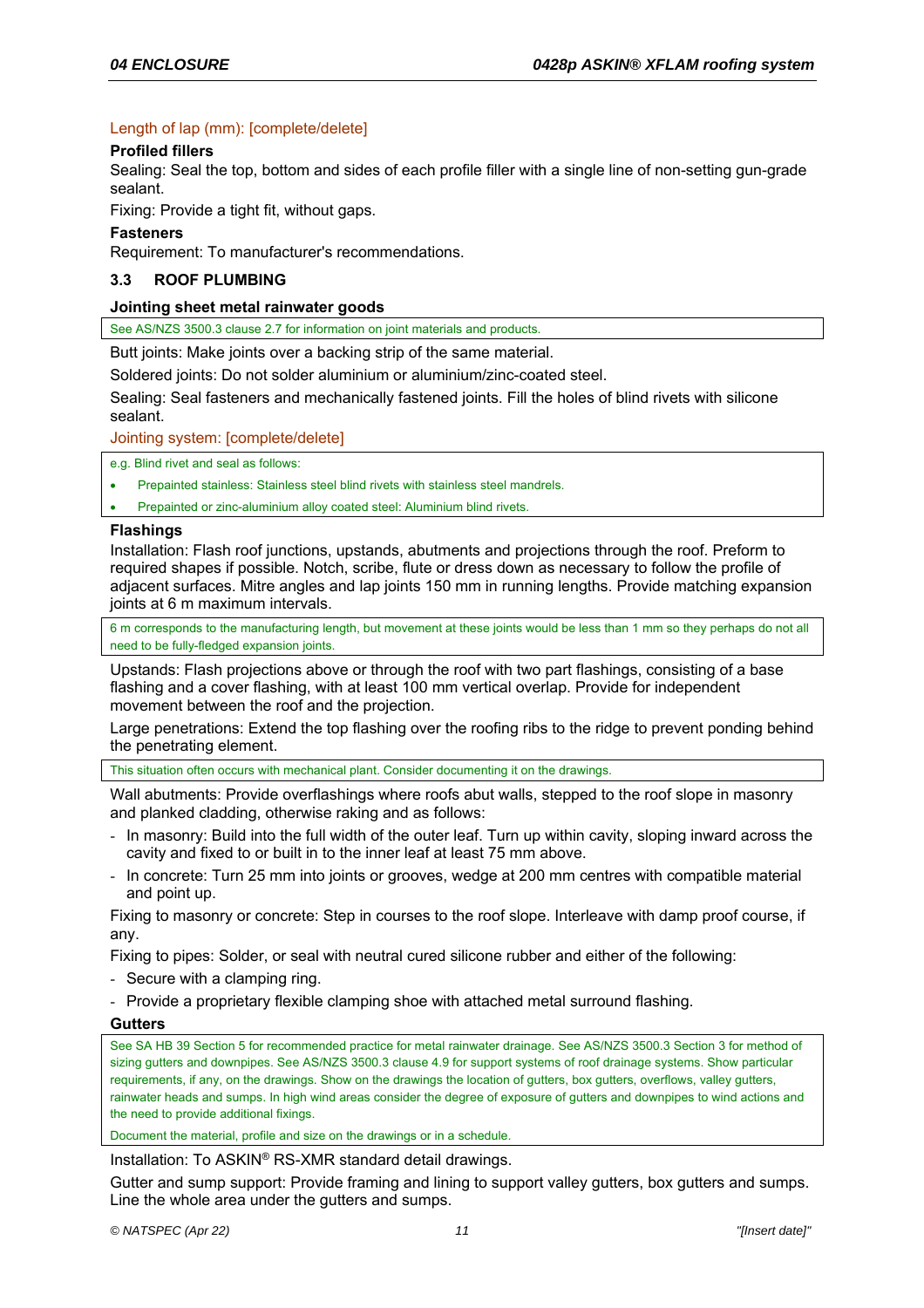Support: [complete/delete]

e.g. Proprietary metallic-coated adjustable strap and channel system.

Lining: [complete/delete]

e.g. Square corrugated profiled metal roof sheeting.

ASKIN® Insulated box gutter: Prefabricate box gutters to ASKIN®'s recommendations and as follows:.

- Form stop ends, downpipe nozzles, bends and returns.
- Dress downpipe nozzles into outlets.
- Provide overflows to prevent back-flooding.
- Hail guards: Install grating over the whole of the box gutter, over all gutter sumps and over the edges of roofing sheeting entering box gutters.
- Overflows: Provide overflows to prevent back-flooding. Size to pass 100% of the design rainfall. Discharge overflows in visible locations and so water does not enter the building or cause damage to the building.
- Sumps: Minimum 150 mm deep and the full width of the box gutter.

This is a typical minimum size. Coordinate with hydraulic design.

Valley gutters: Profile to suit the valley boarding. Turn back both edges 180 x 6 mm radius. Nail or screw to the valley boarding at the top end to prevent the gutter creeping downwards.

Expansion joints in guttering longer than 30 m: Provide as follows:

- Type: [complete/delete]

e.g. As detailed or proprietary elastic expanding adhesive fixed type.

Gratings: Install removable gratings over rainheads and sumps.

Leaf guard location: All gutter outlets.

#### **External downpipes**

Document the material, profile and size on the drawings or in a schedule.

General: Prefabricate downpipes to the required section and shape where possible. Connect heads to gutter outlets and, if applicable, connect feet to rainwater drains.

Access cover: Provide a removable watertight access cover at the foot of each downpipe stack.

Downpipe support: Provide supports and fixings for downpipes.

#### **Internal downpipes**

Jointing method: [complete/delete]

e.g. Sealant joint or Bolted gland joint to AS 1631 (ductile iron), Screwed fittings to AS 1589 (copper), Solvent cement jointing (PVC-U), etc.

Access: Provide access openings as follows:

- At each junction and bend.
- At the foot of each stack.

- At every second floor level.

Modify locations to suit the project.

Type of access opening: [complete/delete]

e.g. Cast iron inspection openings to AS 1631 (or AS/NZS 1260 for PVC-U or AS 1589 for copper).

Sound insulation: Mineral fibre pipe insulation 50 mm thick, spirally bound on with 1.5 mm wire at 150 mm pitch.

Delete if not required.

Building in: If pipes are built into masonry or concrete, spiral wrap the pipe (and insulation, if any) with building paper.

#### **Rainwater disposal**

System: [complete/delete]

If not shown on the drawings document method of disposal. Alternatives include Connection to stormwater drains, Discharge to rainwater tanks or Discharge to soakage pits.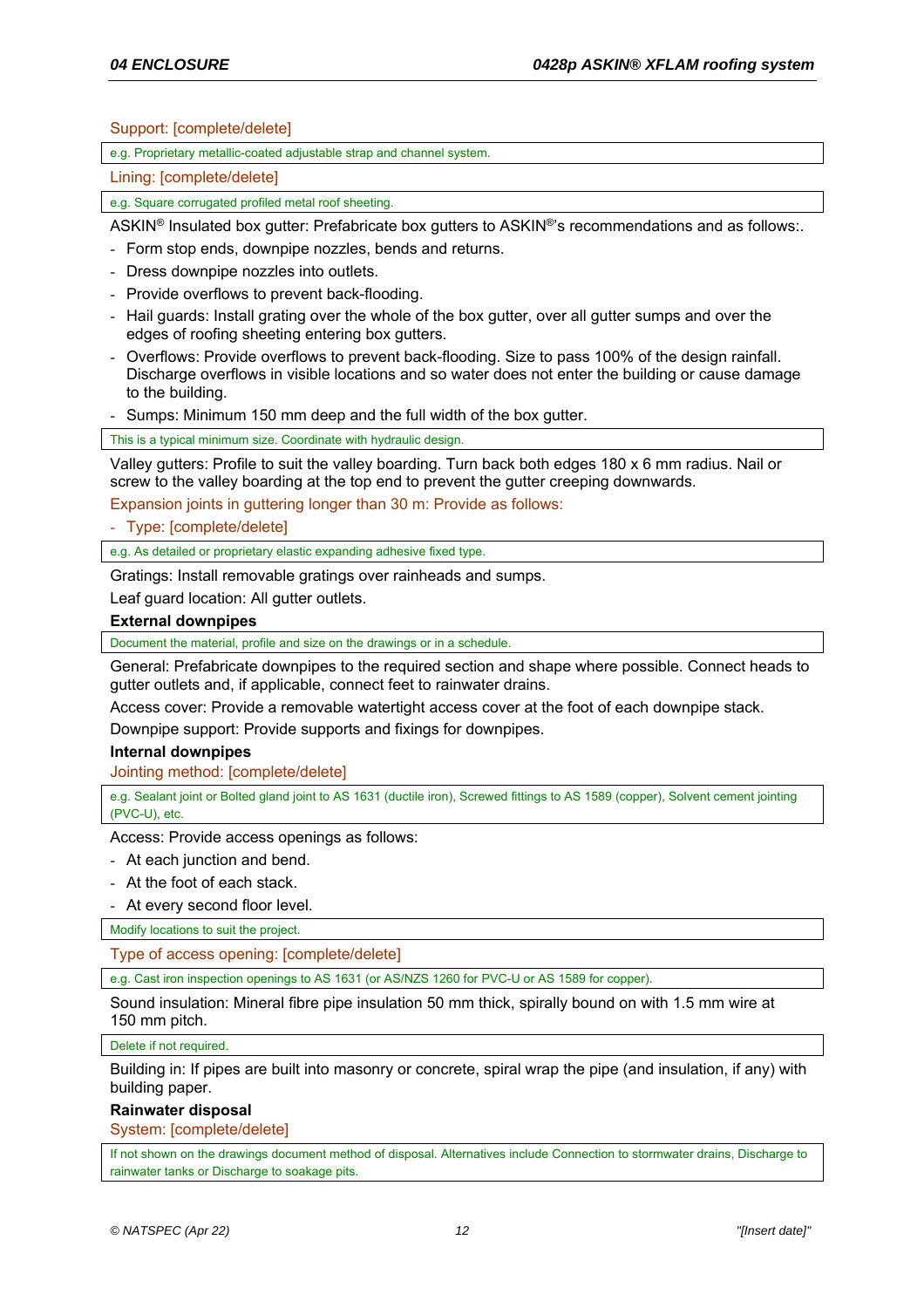# **3.4 SKYLIGHTS**

### **Installation**

Standard: To AS 4285.

Installation: Install Ampelite Energy Efficient Factory Assembled Skylight (EEFAS) to AS 1562.3 and in accordance with Ampelite fixing instructions.

AS 1562.3 covers the installation of plastic cladding materials. See also SA HB 39 Section 9. The NCC cites AS/NZS 1562.3:1996.

Specify and detail to the recommendations of the skylight manufacturer.

## **3.5 ROOF HATCHES**

### **Installation**

Fixing: [complete/delete]

Specify and detail to the recommendations of the roof hatch manufacturer.

## **3.6 ROOF VENTILATORS**

## **Roof ventilators**

Fixing: [complete/delete]

Specify and detail to the recommendations of the roof ventilator manufacturer.

## **3.7 ROOF ACCESS**

### **Walkway**

Installation: [complete/delete]

For ladders, platforms and balustrades, cross reference the appropriate worksection, e.g. *0552 Metalwork – fabricated* and *0341 Structural steelwork.*

## **3.8 TESTING**

*0171 General requirements* defines different tests in **INTERPRETATION**, **Definitions** and calls for an inspection and testing plan in **TESTING - GENERALLY**, **Inspection and testing plan**.

### **Site tests**

Internal downpipes: Test each stack hydrostatically in stages 2 storeys high for two hours. Remedy defects and retest if necessary.

### **3.9 COMPLETION**

### **Reinstatement**

Extent: Repair or replace damage to the roofing and rainwater system. If the work cannot be repaired satisfactorily, replace the whole area affected.

Touch up: To ASKIN Performance Panel's recommendations.

Contact ASKIN Performance Panel for any further recommendations.

### **Cleaning**

Roofing and rainwater drainage system: Remove debris, metal swarf, solder, sealants and unused materials.

Exposed metal surfaces: Clean surfaces of substances that interfere with uniform weathering or oxidisation.

Protection: After completion, remove protective coatings using methods to the manufacturer's recommendations.

Protective film will withstand exposure to weather for a limited period of time before losing its peel-off characteristics and causing staining. The gloss coating changes when exposed to plasticizers.

Fasteners: Make sure weathertight and external panel facings are not distorted.

Insulated panels: Clean surfaces to the manufacturer's recommendations.

Roof plumbing: Clean out spoutings, gutters and rainwater pipes after completion of roof installation.

## **Warranties**

Requirement: Provide warranties for materials and workmanship in the form of interlocking warranties from the supplier and installer.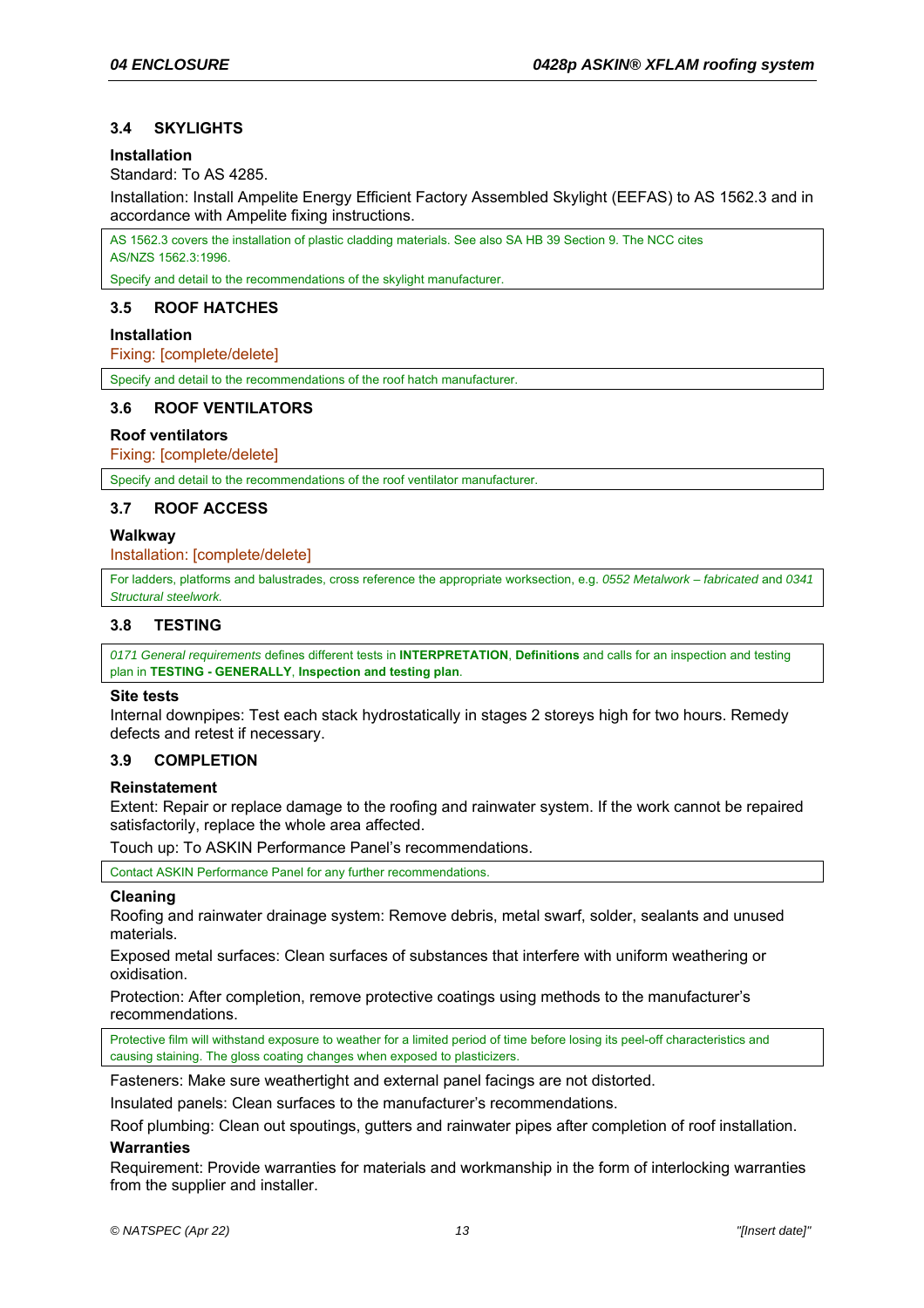Form: Against failure of materials and execution under normal environment and conditions of use.

- Roofing materials: The manufacturer's product warranty.
- Workmanship: Installer's warranty.
- Form: Against failure of materials and execution under normal environment and use conditions.
- Period: As offered by the supplier/manufacturer.

Use only if warranties extending beyond the defects liability period are available for the particular system. As the warranty is in the form of separate material and installation warranties, the signatures of both manufacturer and installer are required. The form(s) required should be provided as part of the contract documentation.

ASKIN® standard warranty is up to 25 years for materials, covering structural thermal and coating performance. ASKIN standard warranty varies with the application. Special warranty may apply. Contact ASKIN.

Subject to maintenance conforming to the *ASKIN® General guide to panel care*, ASKIN® standard warranty for corrosion or blistering of the skin material is 25 years for general application subject to location.

# **4 SELECTIONS**

**Schedules** are a tool to specify properties required for products or systems. If the principal permits documentation of the product or system by proprietary name, some of the properties may be unnecessary and can be deleted. Document the product or system's location or application here and/or on the drawings with a matching project code. Refer to NATSPEC TECHnote GEN 024 for guidance on using and editing schedules.

## **4.1 PERFORMANCE**

### **Roofing performance schedule**

|                                                | А              | В | С |
|------------------------------------------------|----------------|---|---|
|                                                |                |   |   |
|                                                |                |   |   |
| Fire hazard property:<br>Group number          | Group Number 1 |   |   |
| Fire hazard property:<br>Spread-of-Flame Index |                |   |   |
| Fire hazard property:<br>Smoke-Developed Index |                |   |   |
| $R$ -Value (m <sup>2</sup> .K/W)               |                |   |   |

The codes in the header row of the schedule designate each application or location of the item scheduled. Edit the codes to match those in other contract documents.

Fire hazard property: Group Number: Refer to BCA Spec C1.10.

Fire hazard property: Spread-of-Flame Index: e.g. 0.

Fire hazard property: Smoke-Developed Index: e.g. 3.

Fire resistance level: If required, nominate the FRL to AS 1530.4. See NATSPEC TECHnote DES 020 on fire behaviour of building materials and assemblies.

R-Value: Select from manufacturer's range. AS/NZS 4859.1 requires that R-Value is declared at 23°C for insulation products sold in Australia.

# **4.2 ASKIN® ROOFING PRODUCTS**

## **ASKIN® XFLAM roofing system schedule**

|                                  | m         |  |
|----------------------------------|-----------|--|
| Roof pitch                       |           |  |
| Internal environment             |           |  |
| Panel thickness (mm)             | 50-250 mm |  |
| Panel skin material:<br>External | AM100     |  |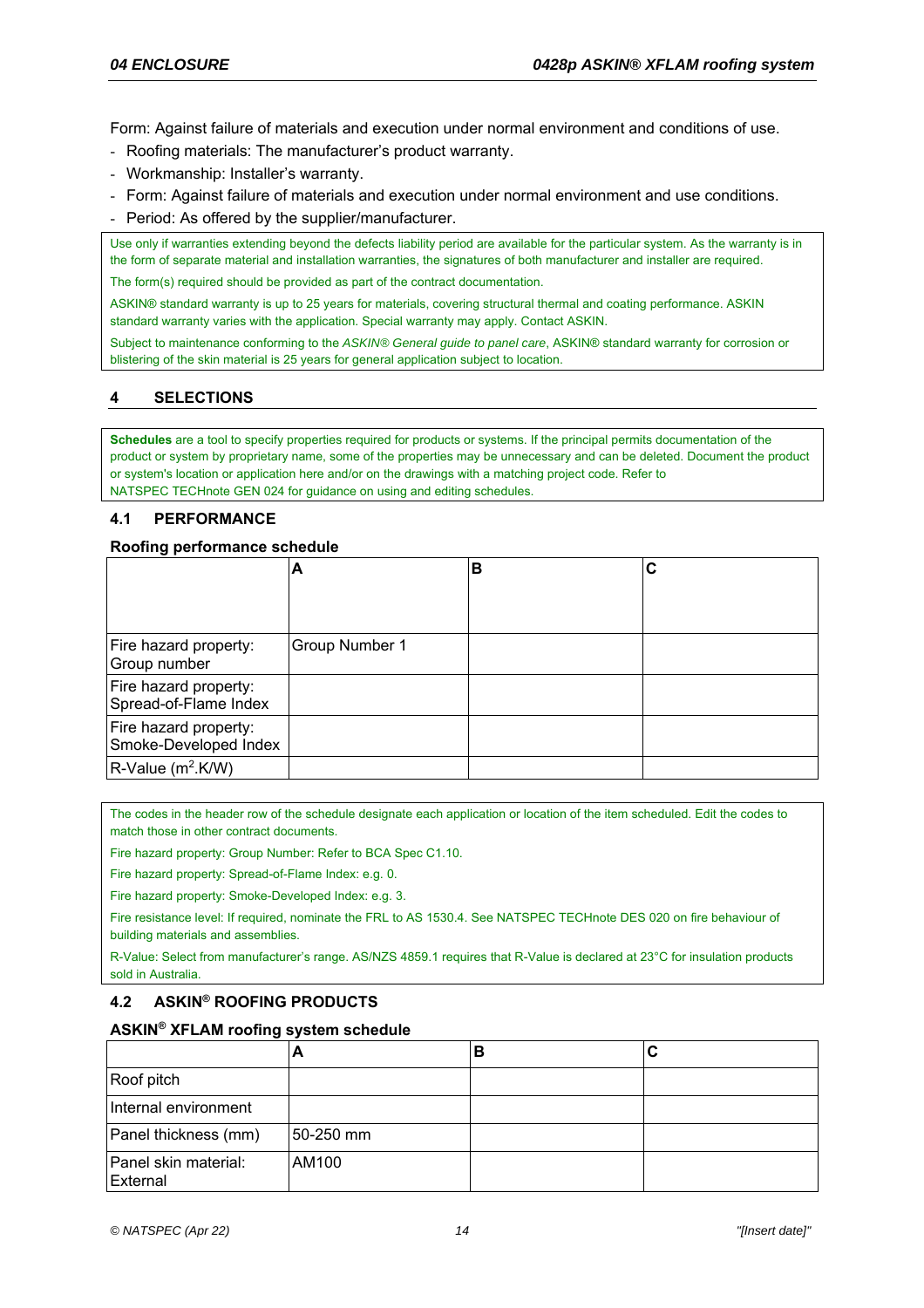|                                        | А                                            | в | C |
|----------------------------------------|----------------------------------------------|---|---|
| Panel skin material:<br>Internal       | Z275                                         |   |   |
| Panel skin thickness:<br>External (mm) | $0.5$ mm                                     |   |   |
| Panel skin thickness:<br>Internal (mm) | $0.6$ mm                                     |   |   |
| Panel profile: External                |                                              |   |   |
| Panel profile: Internal                |                                              |   |   |
| Panel finish and colour:<br>External   | Colorbond <sup>®</sup> Surfmist <sup>®</sup> |   |   |
| Panel finish and colour:<br>Internal   | Colorbond <sup>®</sup> Surfmist <sup>®</sup> |   |   |
| R-Value                                |                                              |   |   |

The codes in the header row of the schedule designate each application or location of the item scheduled. Edit the codes to match those in other contract documents.

Contact ASKIN® to discuss your project requirements.

Roof pitch: Refer to ASKIN roof standard details for best installation practice.

2° minimum. As referenced in SA HB 39. Subject to project specific requirements, please contact ASKIN representative.

- 3° minimum.
- 3° to 6°- (Butyl tape required) Standard cut back for gutter 75 mm.
- 6°+ (No tape required) Standard lap at joint 200 mm.

Internal environment: Refer to *0171 General requirements* for the designation of the Interior atmospheric corrosivity category of the project. A corrosive internal atmosphere due to building use determines the finish and grade of steel required.

Panel thickness: Select from 50 to 250 mm in 25 mm increments.

Panel skin material: Internal and external:

- AM100 colour coated steel.
- AZ150 colour coated steel.
- Z275 colour coated steel.
- ASKIN® 200 Plus colour coated steel.

Panel skin thickness: Internal and external: e.g. 0.4, 0.5, or 0.6 mm.

Panel external (roofing) profile: e.g. Metric or Unideck.

Panel internal (ceiling) profile: e.g. Flat, Rib, Mesa or ASKIN® 200 Plus.

Panel finish - external: Select from Colorbond® or Printech® (PDVF) ranges.

Panel finish - internal: Select from Colorbond®, ASKIN® 200 Plus or Printech® (PVDF) ranges.

### **4.3 ROOF PLUMBING**

### **Flashing and capping schedule**

|                     | - | в |  |
|---------------------|---|---|--|
| Type                |   |   |  |
| Product             |   |   |  |
| Material            |   |   |  |
| Thickness and grade |   |   |  |
| Colour              |   |   |  |

The codes in the header row of the schedule designate each application or location of the item scheduled. Edit the codes to match those in other contract documents.

Document proprietary profiles as proprietary items and custom profiles on drawings. If sizes are not shown on the drawings document here.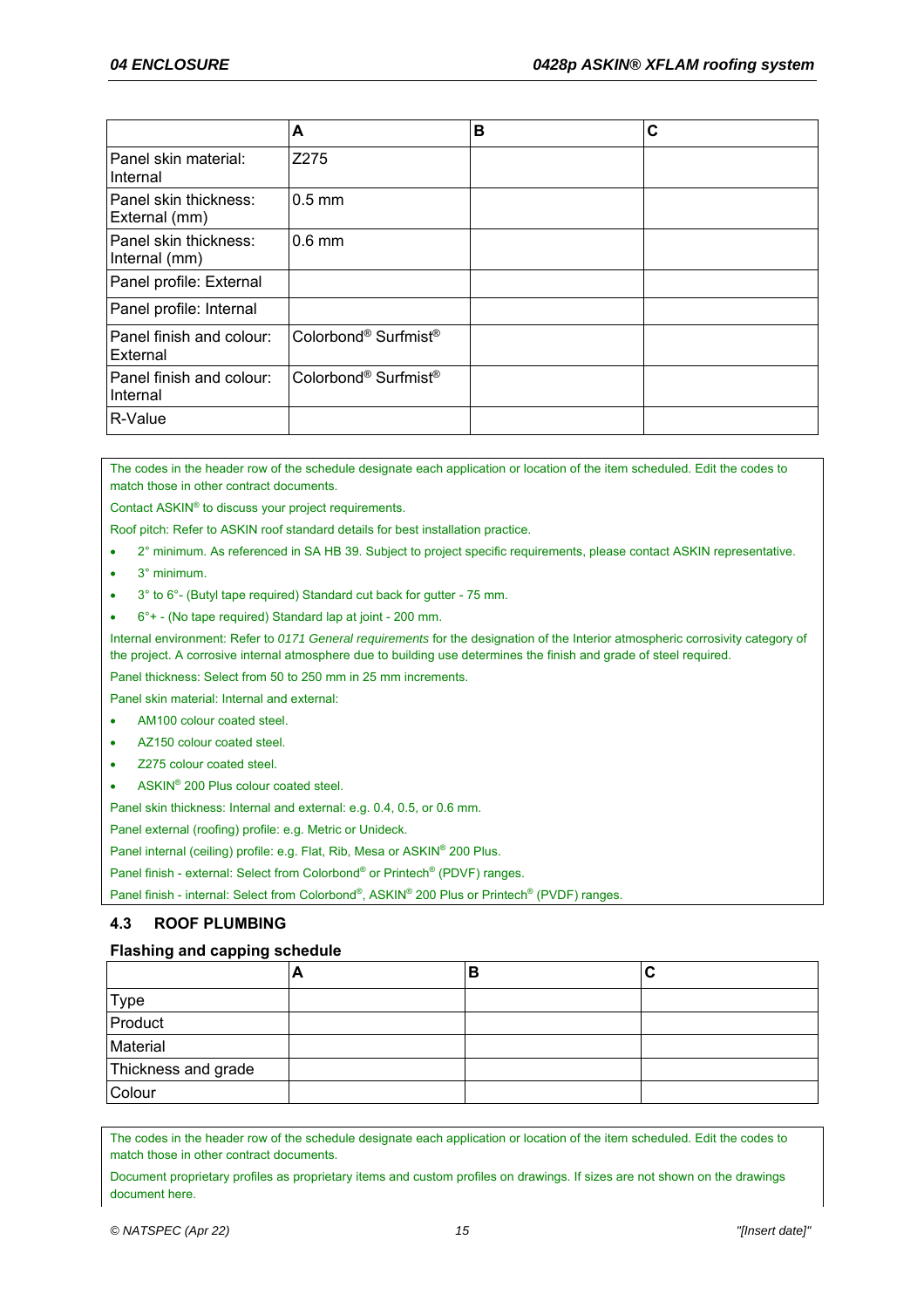Type: e.g. Ridge capping, Roll top ridge capping, Change of pitch flashing, Apron flashing, Barge capping, Saddle flashing, Custom flashing, Barge roll, Spear point.

Product: Nominate a proprietary system or product and edit schedule to suit.

Material: e.g. Metallic-coated steel, Soft zinc, Lead, Copper, Aluminium annealed sheet, Bitumen (or polyethylene) coated aluminium, Stainless steel, PVC, Butyl rubber and Neoprene rubber. Lead is not compatible with aluminium or aluminium/zinc coated steel. For malleable flashings, consider soft zinc or plastic sheet. Select the material recommended by the Rollformer or Distributor with reference to the atmospheric corrosivity category nominated for the project in *0171 General requirements*. Refer also to NATSPEC TECHnote DES 010.

Thickness and grade: Minimum thickness and grade for commonly used materials are given in AS/NZS 2904. If other thicknesses are required, document them here.

Colour: e.g. Match roofing or consult the nominated Rollformer or Distributor's colour chart.

#### **Roof plumbing schedule**

| Item              | <b>Type</b> | <b>Product</b>                           | <b>Material</b> | Thickness/Grade Colour/Shape/Size |
|-------------------|-------------|------------------------------------------|-----------------|-----------------------------------|
| Eaves gutter      |             | <b>ASKIN®</b>                            |                 |                                   |
| Valley gutter     |             |                                          |                 |                                   |
| <b>Box gutter</b> |             | <b>ASKIN®</b><br>insulated box<br>gutter |                 |                                   |
| Rainhead          |             |                                          |                 |                                   |
| Sump              |             |                                          |                 |                                   |
| Downpipe          |             |                                          |                 |                                   |
| Vent              |             |                                          |                 |                                   |
| Hail guard        |             |                                          |                 |                                   |
| Grate             |             |                                          |                 |                                   |
| Leaf screen       |             |                                          |                 |                                   |

The codes in the header row of the schedule designate each application or location of the item scheduled. Edit the codes to match those in other contract documents.

Type:

- Eaves gutter: e.g. Quad, Fascia, Half round, Half round flatback.
- Box gutters: Internal box gutters are usually difficult to clean and replace. Add requirements for siphonic systems separately, as appropriate.
- Rainhead: e.g. Standard, Tapered, Custom made square, Custom made round, Corner ogee, Ogee, Chinaman's hat.
- Downpipe: e.g. Internal or External and Rectangular or Circular. Internal downpipes are mainly for multi-storey applications. Acoustic insulation will not be required where downpipes are built into sound rated ducts. For plastic rainwater goods, use proprietary brand names.
- Hail guard: Nominate type of mesh and fixing method.
- Gratings: e.g. Wire netting ball or Hemispherical wire mesh dome. Document the metal and coating. Check if leaf screens are required.

Product: Nominate a proprietary system or product and edit schedule to suit. **Material:** 

- 
- Metal rainwater goods: Select the product material recommended by the Rollformer or Distributor with reference to the atmospheric corrosivity category nominated for the project in *0171 General requirements*. Refer also to NATSPEC TECHnote DES 010.
- Box gutter: Nominate material and base metal thickness (BMT)(mm). Plain zinc-coated steel is not recommended for internal box gutters, Welded stainless steel is recommended.
- Internal downpipe: e.g. Cast iron to AS 1631 (may be bitumen-coated, epoxy-coated or cement-coated if required), Copper Type D to AS 1432, Stainless steel type 304, PVC-U to AS/NZS 1260. PVC-U may not be acceptable for fire-resistance rating.
- Leaf screen: e.g. Plastic mesh or proprietary metal guards to match the gutter profile. Plastic leaf guards are not permitted for bushfire-prone areas.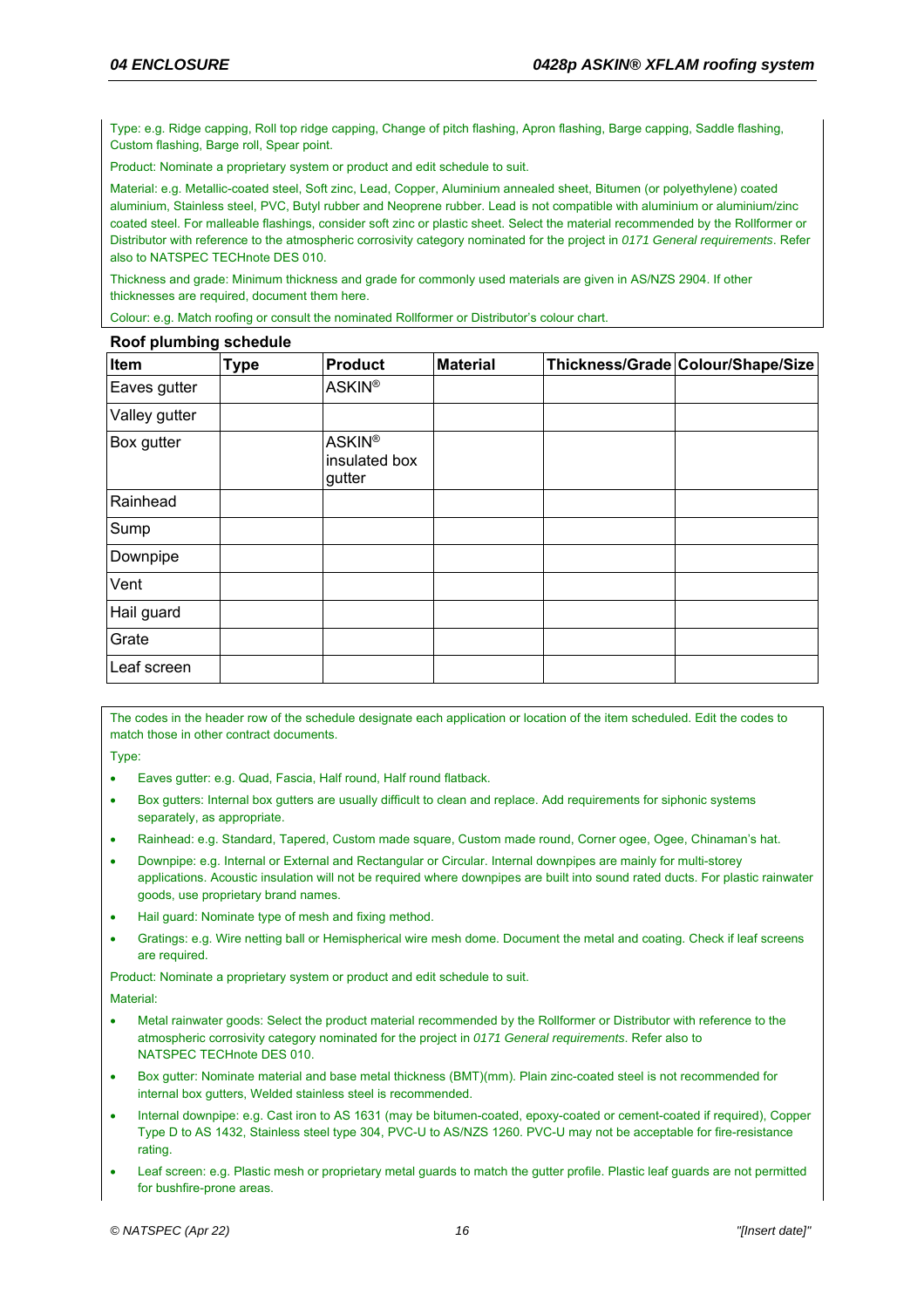Thickness/Grade: Minimum thickness and grade for commonly used materials are given in AS/NZS 2179. If other thicknesses are required, specify them here. See AS 1397 Appendix D for information and guidance on the selection of steel grades and coating classes.

Colour/Shape/Size:

- Box gutter: Nominate cross-section dimensions (mm) and sump size.
- Downpipe: Nominate colour and size (mm).
- Rainhead and vents: Nominate colour, shape and pattern.

## **4.4 ROOF ACCESSORIES**

#### **Skylight schedule**

|                                                      | A                   | B                   | C                        |
|------------------------------------------------------|---------------------|---------------------|--------------------------|
| Product                                              | <b>ASKIN® EEFAS</b> | <b>ASKIN® EEFAS</b> | ASKIN <sup>®</sup> EEFAS |
| Type                                                 |                     |                     |                          |
| Size (mm)                                            |                     |                     |                          |
| Light shaft                                          |                     |                     |                          |
| Ceiling diffuser                                     |                     |                     |                          |
| Total system solar heat<br>gain coefficient (SHGC)   |                     |                     |                          |
| Total system U-Value<br>(W/m <sup>2</sup> .K)        |                     |                     |                          |
| <b>WERS</b> for Skylights<br>energy rating % heating |                     |                     |                          |
| <b>WERS</b> for Skylights<br>energy rating % cooling |                     |                     |                          |
| Hail guard                                           |                     |                     |                          |

The codes in the header row of the schedule designate each application or location of the item scheduled. Edit the codes to match those in other contract documents.

Product: Nominate a proprietary system or product and edit schedule to suit.

Type: e.g. Fixed, Opening, Retractable, Tubular, Ventilated.

Light shaft: Used to bring light through the roof structure and help control light distribution. Local solar geometry, surface reflectance (influenced by structural material and colour) and shape are basic considerations (see AS 4285 Appendix C for more information on skylights shaft or lightwell).

Ceiling diffuser: Translucent polymer or glass installed at ceiling level of a lightwell shaft to diffuse or redirect incoming light. Also used to control heat gains (ventilated skylights) or losses (non-ventilated skylights) and glare. Open cell diffusers are also used with ventilated skylights.

Solar heat gain coefficient (SHGC) and U-Value (W/m<sup>2</sup>.K): Add if required in BCA 3.12.1.3 or BCA J1.4.

WERS for Skylights energy rating %: The % heating and % cooling refers to the percentage improvement in performance of the window compared with using a base-case Generic Window 1 (3 mm clear glazing in a standard aluminium frame).

Contact Window Energy Rating Scheme operated by the Australian Window Association www.wers.net.

#### **Roof hatch schedule**

| Product   |  |  |
|-----------|--|--|
| Size (mm) |  |  |

The codes in the header row of the schedule designate each application or location of the item scheduled. Edit the codes to match those in other contract documents.

#### Product: Nominate a proprietary system or product and edit schedule to suit.

#### **Roof ventilator schedule**

| <b>IPrc</b><br>'roduct |  |  |
|------------------------|--|--|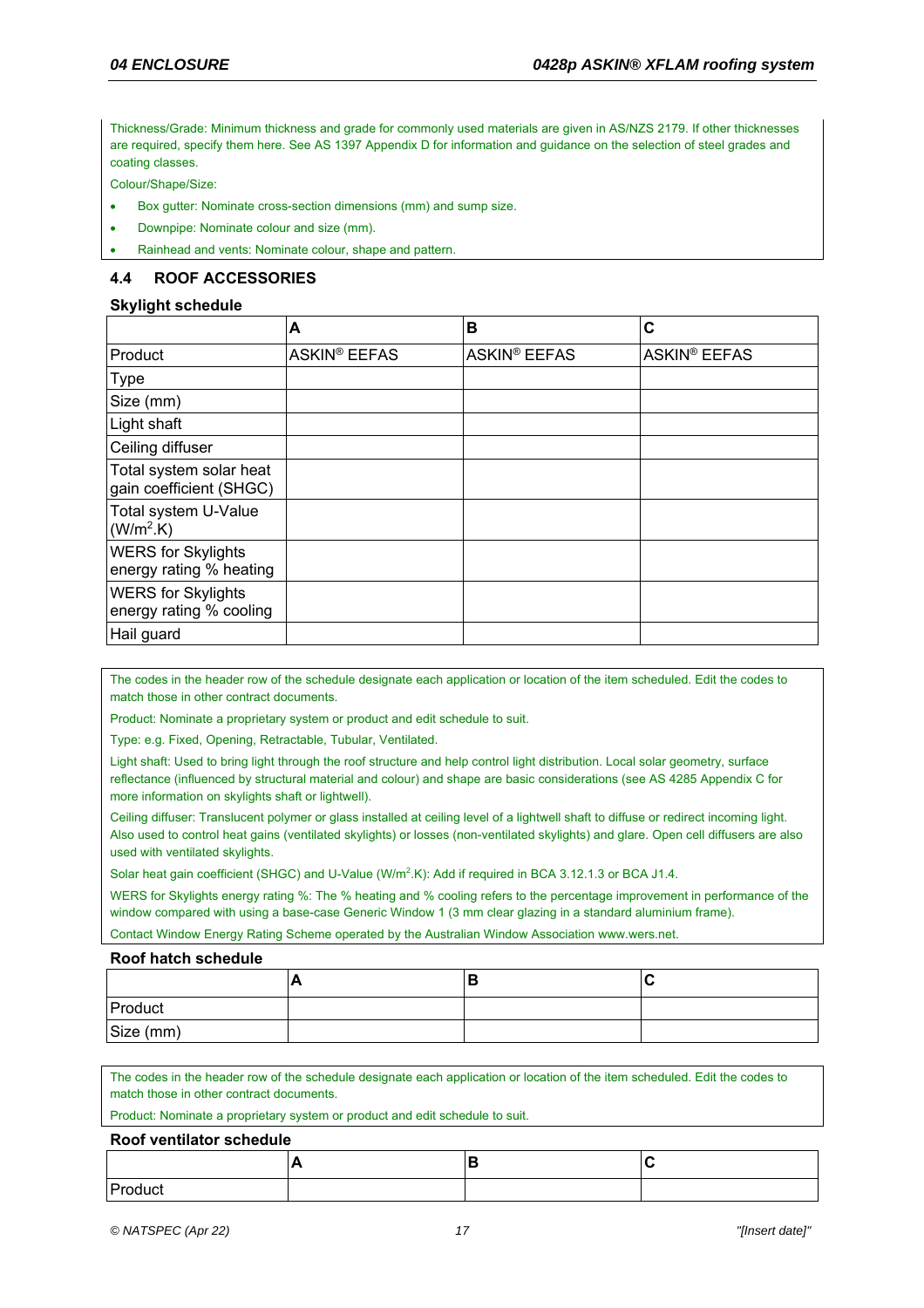|                      | A | В |  |
|----------------------|---|---|--|
| Size (mm)            |   |   |  |
| Throat diameter (mm) |   |   |  |
| Material             |   |   |  |
| Finish               |   |   |  |
| Capacity             |   |   |  |
| Options              |   |   |  |

The codes in the header row of the schedule designate each application or location of the item scheduled. Edit the codes to match those in other contract documents.

Product: Nominate a proprietary system or product and edit schedule to suit.

Material: Select the material recommended by the Rollformer or Distributor with reference to the atmospheric corrosivity category nominated for the project in *0171 General requirements*. Refer also to NATSPEC TECHnote DES 010.

Finish: e.g. Match roofing.

#### **Roof access schedule**

|           | r | В | .<br>. |
|-----------|---|---|--------|
| Product   |   |   |        |
| Size (mm) |   |   |        |
| Material  |   |   |        |

The codes in the header row of the schedule designate each application or location of the item scheduled. Edit the codes to match those in other contract documents.

Product: Nominate a proprietary system or product and edit schedule to suit.

#### **REFERENCED DOCUMENTS**

|                      |      | The following documents are incorporated into this worksection by reference:                     |
|----------------------|------|--------------------------------------------------------------------------------------------------|
| <b>AS/NZS 1170</b>   |      | Structural design actions                                                                        |
| <b>AS/NZS 1170.2</b> | 2021 | Wind actions                                                                                     |
| AS 1530              |      | Methods for fire tests on building materials, components and structures                          |
| AS 1530.1            | 1994 | Combustibility test for materials                                                                |
| AS/NZS 1530.3        | 1999 | Simultaneous determination of ignitability, flame propagation, heat release and<br>smoke release |
| AS 1530.4            | 2014 | Fire-resistance tests for elements of construction                                               |
| AS 1562              |      | Design and installation of sheet roof and wall cladding                                          |
| AS 1562.1            | 2018 | <b>Metal</b>                                                                                     |
| AS 1562.3            | 2006 | <b>Plastics</b>                                                                                  |
| <b>AS/NZS 2179</b>   |      | Specifications for rainwater goods, accessories and fasteners                                    |
| AS/NZS 2179.1        | 2014 |                                                                                                  |
|                      |      | Metal shape or sheet rainwater goods, and metal accessories and fasteners                        |
| <b>AS/NZS 2904</b>   | 1995 | Damp-proof courses and flashings                                                                 |
| <b>AS/NZS 3500</b>   |      | Plumbing and drainage                                                                            |
| AS/NZS 3500.3        | 2021 | Stormwater drainage                                                                              |
| AS 4285              | 2019 | <b>Rooflights</b>                                                                                |
| <b>AS/NZS 4859</b>   |      | Thermal insulation materials for buildings                                                       |
| AS/NZS 4859.1        | 2018 | General criteria and technical provisions                                                        |
| AS/NZS 4859.2        | 2018 | Design                                                                                           |
| AS 5637              |      | Determination of fire hazard properties                                                          |
| AS 5637.1            | 2015 | Wall and ceiling linings                                                                         |
| BCA Spec C1.10       | 2019 | Fire resistance - Fire hazard properties                                                         |
| FM 4471              | 2010 | Approval standard for Class 1 panel roofs                                                        |
| <b>FM 4880</b>       | 2017 | Approval standard for Evaluating the Fire Performance of Building Panel Assemblies               |
|                      |      | and Interior Finish Materials                                                                    |
| <b>FM 4881</b>       | 2017 | Approval standard for Class 1 exterior wall systems                                              |
|                      |      | The following documents are mentioned only in the Guidance text:                                 |
| <b>AS/NZS 1170</b>   |      | Structural design actions                                                                        |
| <b>AS/NZS 1170.1</b> | 2002 | Permanent, imposed and other actions                                                             |
| <b>AS/NZS 1170.2</b> | 2011 | <b>Wind actions</b>                                                                              |
| AS/NZS 1170.3        | 2003 | Snow and ice actions                                                                             |
| <b>AS/NZS 1260</b>   | 2017 | PVC-U pipes and fittings for drain, waste and vent applications                                  |
| AS 1397              | 2021 | Continuous hot-dip metallic coated steel sheet and strip - Coatings of zinc and zinc             |
|                      |      | alloyed with aluminium and magnesium                                                             |
| AS 1432              | 2004 | Copper tubes for plumbing, gasfitting and drainage applications                                  |
| AS 1562              |      | Design and installation of sheet roof and wall cladding                                          |